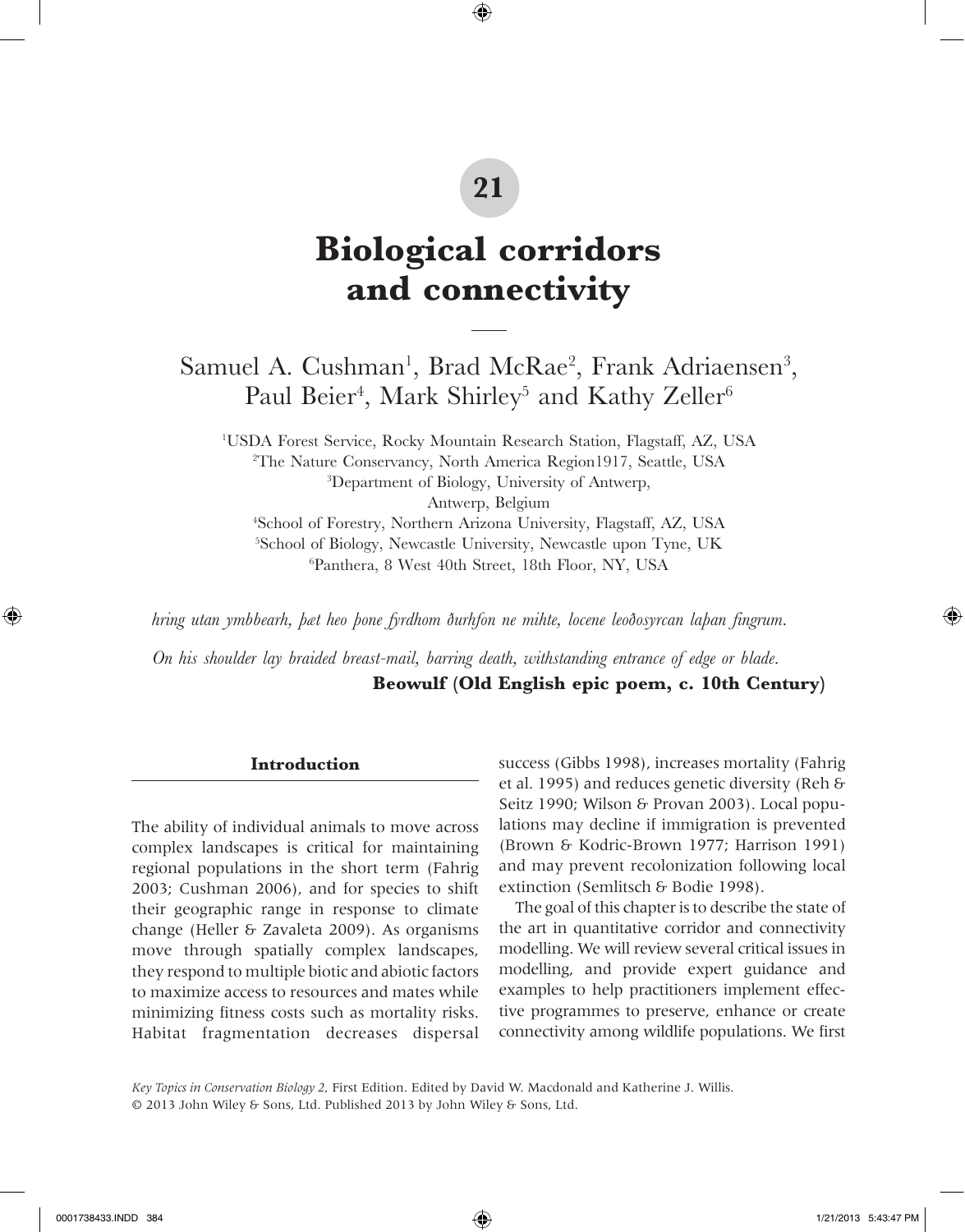

**Figure 21.1** Example landscape resistance map for American black bear in an area of the US northern Rocky Mountains encompassing Montana and northern Idaho. Dark areas are low resistance for movement, while light areas are high resistance for movement. The resistance map was developed by Cushman et al. (2006) and validated with independent data by Cushman & Lewis (2010) and in multiple independent study areas by Short Bull et al. (2011).

review the fundamental task of estimating landscape resistance, comparing expert opinion and empirical methods. Next, we describe current methods of predicting connectivity from resistance surfaces. Then we discuss how to develop linkage designs that can maintain connectivity for multiple species, and under changing climate. We conclude with discussion of how effectively to validate connectivity model predictions.

#### **Estimating landscape resistance**

Most current methods of predicting population connectivity and mapping areas significant in facilitating animal movements begin with landscape resistance maps (Figure 21.1). Landscape resistance maps depict the cost of movement through any location in the landscape (pixel cell in a raster map) as a function of landscape features of that cell (e.g. high resistance might be assigned to a road or a body of water). In its most basic sense, landscape resistance reflects the local movement cost incurred by an animal. More formally, the resistance reflects the step-wise cost of moving through each cell for least-cost analyses (Singleton et al. 2002) or the relative probability of moving into the cell for circuit theory-based analyses (McRae et al. 2008).

#### **Expert versus empirical estimation**

Most published studies using landscape resistance maps have estimated resistance of landscape features to movement based on expert opinion alone (e.g. Compton et al. 2007). However, non-human species perceive landscapes in ways that may not correspond to human assumptions concerning connectivity and habitat quality (With et al. 1997). Using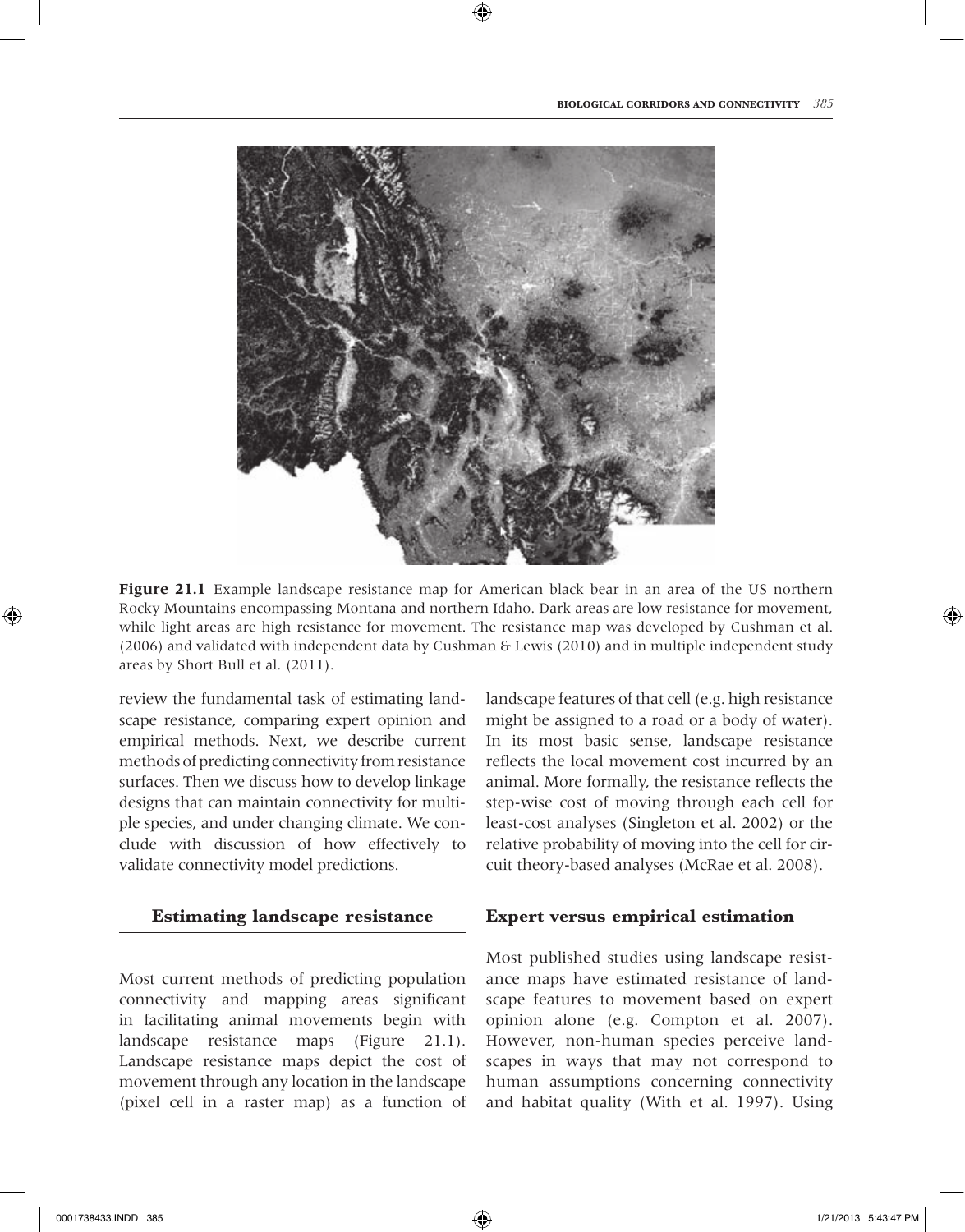unvalidated expert opinion to develop resistance maps has been a major weakness of most past landscape resistance modelling efforts (Seoane et al. 2005).

# **Methods for empirically estimating resistance**

# *Habitat quality as surrogate for landscape resistance*

Habitat quality can be predicted based on patterns of occupancy in relation to ecological conditions, such as through resource selection functions (e.g. Guerry & Hunter 2002; Weyrauch & Grubb 2004). The simplest way to estimate relationships empirically between population connectivity and environmental conditions is to assume that habitat quality directly equates to population connectivity. Predictions of habitat quality based on patterns of occurrence studies are limited because they do not directly measure biological responses such as mortality, movement and productivity (Cushman 2006). Patterns of species occurrence do not necessarily reflect patterns of fitness with respect to environmental gradients and landscape patterns (Van Horne 1983). More importantly, in the context of connectivity modelling, suitability for occupancy and suitability for dispersal may not be driven by the same factors at the same scales (e.g. Shirk et al. 2010; Wasserman et al. 2010). Habitat selection reflects the behaviour of individual organisms to maximize fitness within home ranges, while population connectivity is driven by dispersal, migration and mating events. These are functionally and biologically different processes. Few studies have formally evaluated the performance of habitat suitability models as surrogates for landscape resistance, but those that have generally have found them to perform poorly (e.g. Shirk et al. 2010; Wasserman et al. 2010). This highlights the importance of not assuming that habitat relationships optimally reflect the landscape features governing population connectivity.

## *Mark-recapture and experimental movement studies*

By quantifying movement rates, distances travelled and routes of animals through complex environments, researchers can quantitatively describe species-specific responses to environmental conditions and landscape structure. For example, a study by Gamble et al. (2007) quantified dispersal in relation to topography and vegetation for several pond-breeding amphibians, demonstrating the value of mark-recapture approaches to evaluating population connectivity. In addition, these methods are well suited for incorporation in manipulative field experiments in which the area and configuration of habitat are controlled to isolate the effects of habitat loss and fragmentation on organism movement and survival rates. For example, Haddad & Baum (1999) used a large-scale experiment to find that three habitat-restricted butterfly species reached higher densities in patches connected by corridors than in similar, isolated patches.

These kinds of studies provide the most reliable inferences about relationships between survival rates, movement and ecological conditions (McGarigal & Cushman 2002). Unfortunately, large-scale manipulative field experiments and mark-recapture meta-population studies are expensive, take several years, and generally suffer from small sample sizes. Another potential limitation is that these studies focus on short-term, fine-scale movement path selection of individual animals, which may not scale up to populationlevel effects on migration and gene flow.

#### *Telemetry*

Advances in wildlife telemetry technology have enabled collection of very accurate and frequent location data for individual animals. Landscape resistance modelling based on telemetry is a powerful technique to address the factors that affect organism movement directly on scales of space and time greater than are possible with markrecapture and experimental movement studies (e.g. Osborn & Parker 2003; Cushman et al. 2005,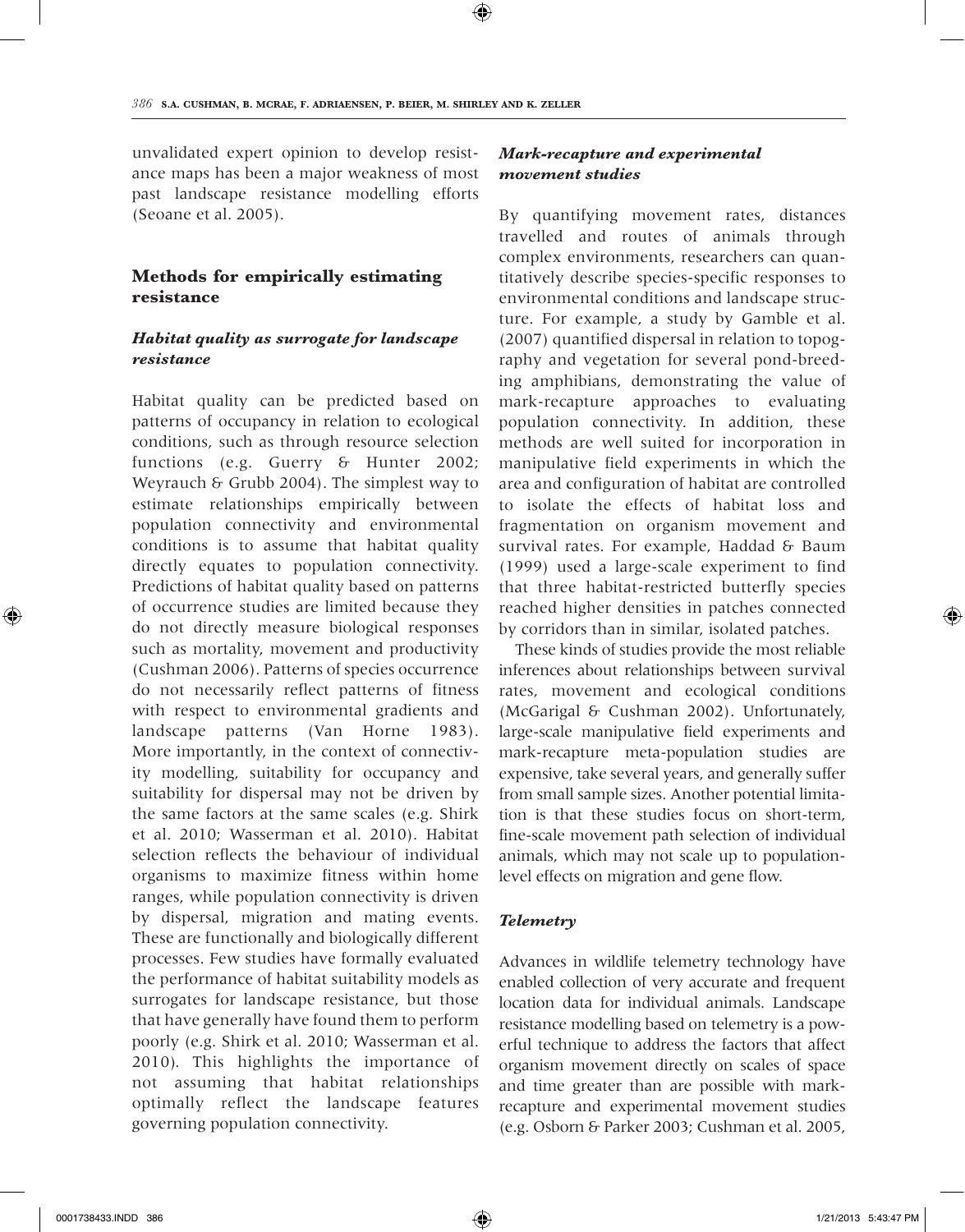2010a). GPS telemetry data enable direct assessment of the influences of landscape features on movement path selection. For example, Cushman et al. (2010a) modelled the influence of landscape features on elephant movement path selection using telemetry data, showing that elephants (*Loxodonta africana*) select movement paths near water, avoid human settlements and do not cross wildlife cordon fences. Similarly, Cushman & Lewis (2010) used satellite telemetry data to show that American black bears (*Ursus americanus*) choose movement paths that avoid roads and human residences and concentrate activity in forested areas at middle elevations. Directly associating movement paths with landscape features enables the development of species-specific landscape resistance models that are more reliable than those produced by expert opinion.

#### *Landscape genetics*

Gene flow among populations is necessary to support the long-term viability of populations, as it maintains local genetic variation and spreads potentially advantageous genes. Thus it is important to infer the functional connectivity among populations and across landscapes (van Dyck & Baguette 2005). The ultimate validation of any method of estimating functional connectivity lies in how well it explains gene flow (Cushman et al. 2006; Shirk et al. 2010; Wasserman et al. 2010; Short Bull et al. 2011). Genetic methods can directly measure dispersal and immigration (Waples 1998; Landguth et al. 2010). Logistical and financial costs associated with tracking individual animals are obviated and because genetic data integrate time and space, slow rates of dispersal through complex landscapes are measurable. Landscape genetic analyses enable direct association of movement cost across resistance surfaces with genetic differentiation, which enables empirical derivation and validation of connectivity maps. For example, Wasserman et al. (2010) used noninvasive monitoring to collect genetic data from several hundred individual American marten (*Martes americana*) across a 4000 square kilometer study area, and were able to use multivariate

landscape genetic modelling to identify the landscape features that affect gene flow.

# **Combining multiple methods to produce robust estimates of resistance**

Every method of estimation has its own limitations, so it is valuable to use multiple methods and independent data sets to estimate resistance. The strongest inferences are derived from multiple analyses of different kinds of data that produce a consistent result (Cushman & Lewis 2010). For example, landscape genetics and GPS telemetry are two complementary analyses that can be combined to produce robust estimates of landscape resistance. Using movement data to predict landscape resistance, and comparing that to landscape resistance predicted from landscape genetic analyses of the same species in the same study area, is a useful way to verify the robustness of landscape connectivity hypotheses (e.g. Cushman & Lewis 2010). In addition, such analyses would illuminate the multi-scale drivers of population connectivity, since mating and dispersal movement behaviours are the mechanisms through which gene flow operates in animal populations. At the present time, only a few research programmes have estimated resistance from a combination of approaches (Coulon et al. 2008; Cushman & Lewis 2010; Shanahan et al. 2011; see Box 21.1).

# **From landscape resistance to population connectivity**

While resistance is point specific, connectivity is route specific (Cushman et al. 2008). Therefore, while resistance models can provide the foundation for applied analyses of population connectivity, they do not, in themselves, provide sufficient information to evaluate the existence, strength and location of barriers and movement corridors. Connectivity must be evaluated with respect to the paths, costs and success of moving across a landscape. The resistance model is the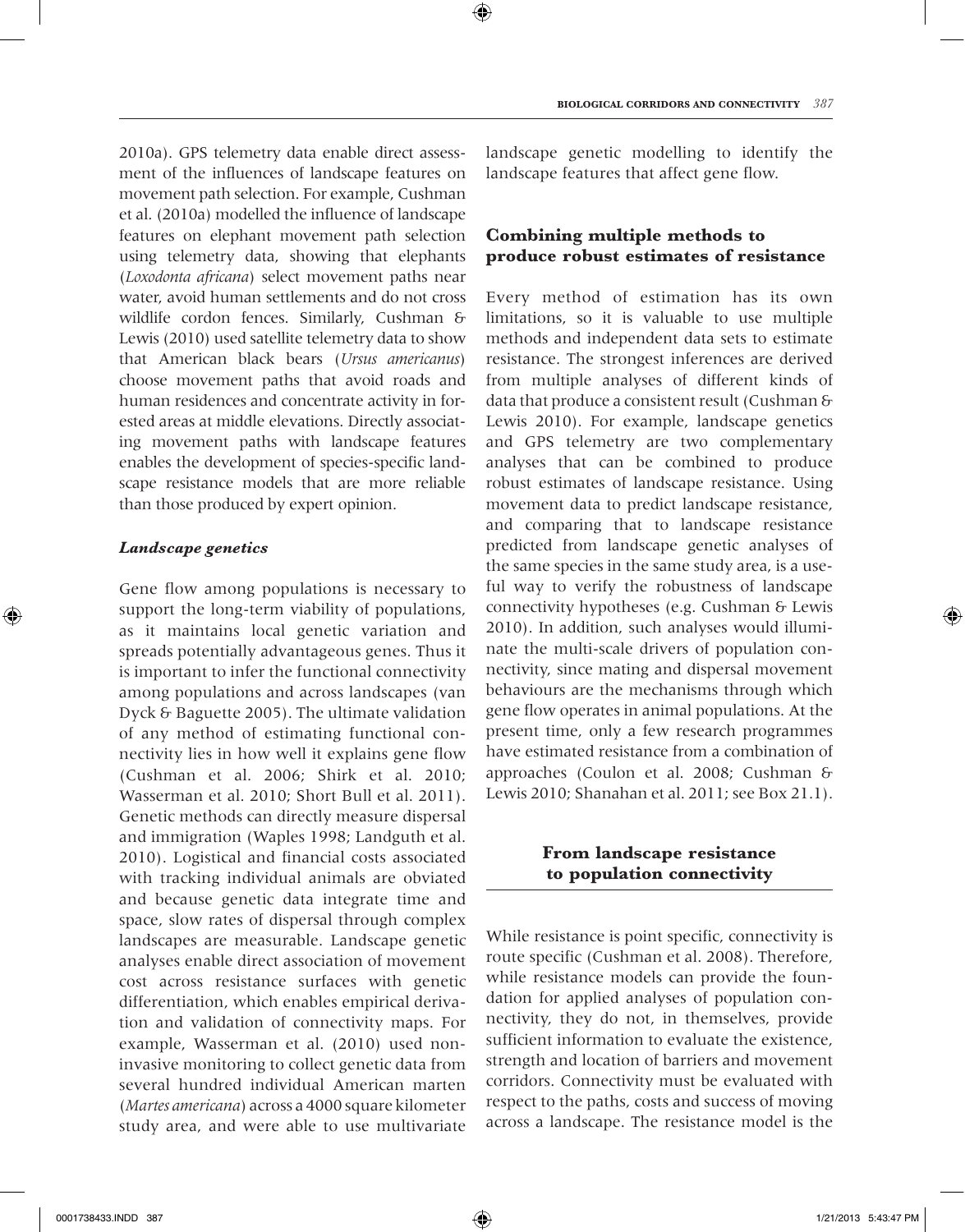**Box 21.1** Combining landscape genetics and telemetry to estimate landscape resistance for American black bear

Cushman et al. (2006) used causal modelling with landscape genetics data to evaluate support for 110 alternative hypotheses describing the effects of landscape variables on population connectivity in an American black bear (*Ursus americanus*) population in northern Idaho, USA. Their analysis rejected hypotheses of isolation by distance and isolation by a geographical barrier, and affirmed a landscape resistance model which predicts that rates of gene flow are related to elevation, forest cover, roads and human development. Cushman & Lewis (2010) used conditional logistic regression to predict landscape resistance based on black bear GPS telemetry data in the same landscape. They used a path-level spatial randomization method to assess the effects of multiple landscape features on movement path selection (e.g. Cushman et al 2010a). The path-level randomization approach provides a robust means to compare the landscape features an animal encounters in its actual path with those that would be encountered in a large sample of available paths of identical length and topology. They found that consistent landscape factors influence genetic differentiation and movement path selection, with strong similarities between the predicted landscape resistance surfaces. Genetic differentiation among individual American black bears is driven by spring movement (mating and dispersal) in relation to residential development, roads, elevation and forest cover. The real value of this study is that it used two independent data sets and different kinds of analyses to validate the results, and it quantified the scale and strength of bear behavioural response to several landscape features. For example, it showed that gene flow is maximum at middle elevations due to impassable snow pack at high elevations in the dispersal season, and concentrated human populations in low-elevation valleys, and that bears strongly avoid roads and human resistances (e.g. near-total avoidance within a 200m radius buffer around human structures).

foundation for these analyses, but it is explicit consideration of movement paths across the resistance surface that provides the key information for conservation and management.

# **Identifying corridors using least-cost modelling**

In recent years least-cost (LC) modelling (part of graph theory, see below) has become the dominant modelling tool to evaluate functional landscape connectivity, especially in applied studies. This is mainly because:

- it produces an unambiguous corridor or path as an output, whereas most other approaches do not
- it is available in most commercial GIS packages as well as open source software
- LC models generate visually attractive and easy to communicate representations of connectivity (maps) and quantitative metrics of effective distance (cost values) in the same units (meters) as Euclidean distance (Adriaensen et al. 2003; Fagan & Calabrese 2006).

These attributes make LC modelling very well suited for quantitative landscape analyses and for evaluating effects of future scenarios on connectivity.

In LC models the only inputs are the map of sources and targets and the map of resistance values (R; Figure 21.2a). The cost layer is the first and central level of output of a LC analysis (see Figure 21.2a), and provides the functional cost distance values from the designated source to all locations in the geographical extent of the analysis. The least-cost path (Figure 21.2b) is the series of cells in the landscape which results in the minimum cumulative cost value (LC path value) to move from a source cell/cells to the target cell/cells under investigation. The LC path indicates the location of the cheapest route, but gives no information on how cost values are distributed over the landscape. For example, it does not indicate other zones in the landscape resulting in comparable costs (Figure 21.2c) or how wide the LC path zone is (Adriaensen et al. 2003; Pinto & Keitt 2009).

There are several methods available to produce biologically informative measures of landscape connectivity from such cost surfaces. One of these is the combination of several cost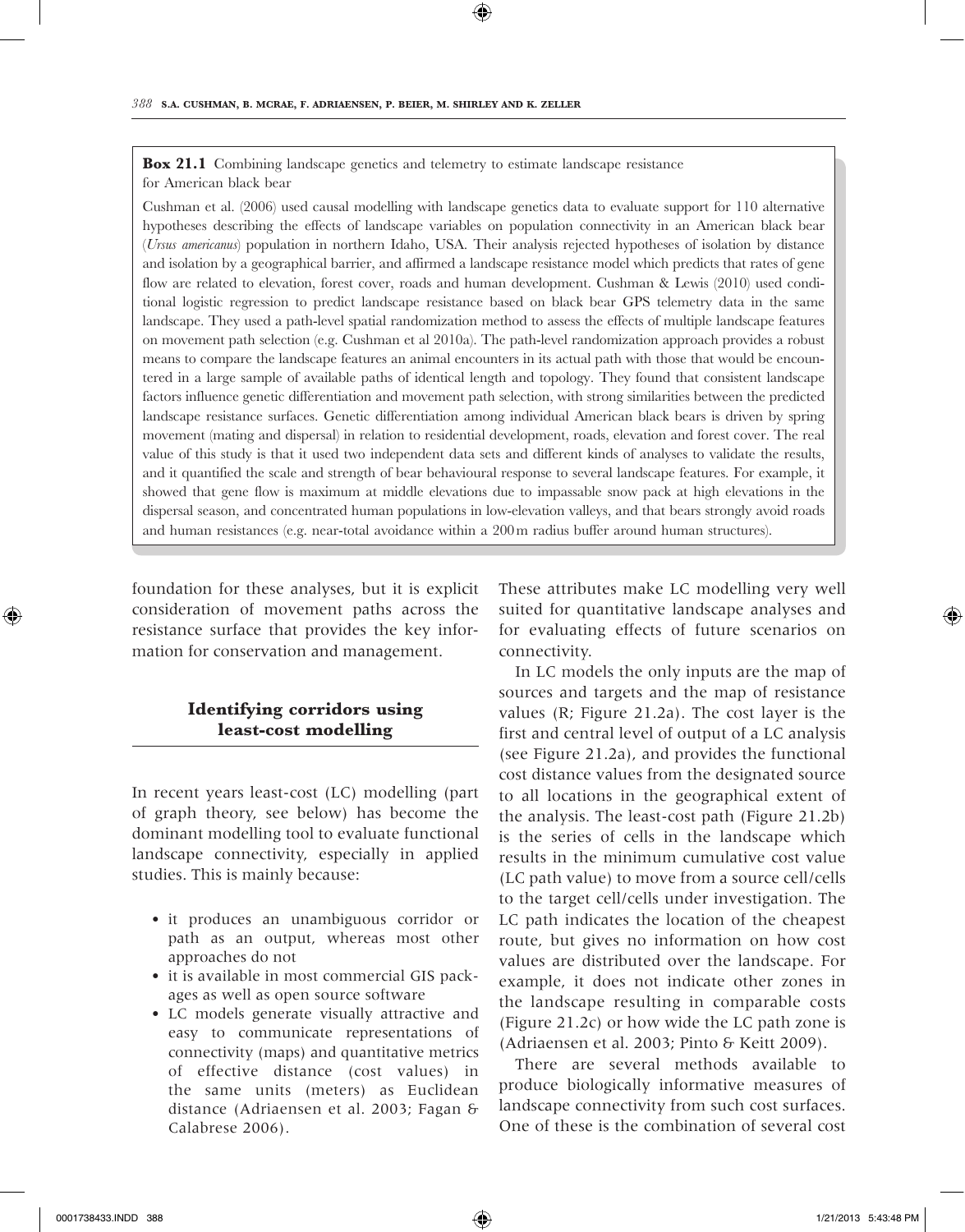



**Figure 21.2** Input (a) to output (b-c) in LC modelling using a simple virtual landscape to show the basics of this modelling approach. (a) Landcover map showing a hypothetical landscape (source area S1: forest; target areas T1–4: woodlots; grassland (dotted); intensive cropland (hatched); hedgerow and bushes (cross-hatched); open water (solid black). (b) Cost layer from source area S1 and LC path to 4 target areas (dashed lines). (c) Corridor map showing 1–10% corridor buffers derived from bidirectional cost layers from source area S1. Result of 4 corridor analyses superimposed (targets=T1–4): white, increase in minimum cumulative cost less than 1% of LCP; light grey 1–5%; dark grey 5–10%.

T4

layers into one 'corridor' layer (other names: bidirectional cost layer, conditional minimum transit cost [CMTC, Pinto & Keitt 2009]; see Figure 21.2c), in which the value of each cell is the overall cost to reach the target cell T from source cell S, but with the constraint to go through the cell under investigation. The LC path is a special case of this (with all cells having a value equal to the LC path value and thus the minimum present in the corridor layer). The LC path will always be the path of minimal

corridor values but elsewhere in the landscape, there could be other zones with nearly equal cost values (see Figure 21.2c). Corridor maps give a more realistic view of the functionally cheapest routes in the landscape from the designated source to the destination (Adriaensen et al. 2003) (Box 21.2). For example, the width of corridors can be determined by taking percent slices of the landscape representing the lowest cumulative resistance (e.g. Singleton et al. 2002; Spencer et al. 2010) or by limiting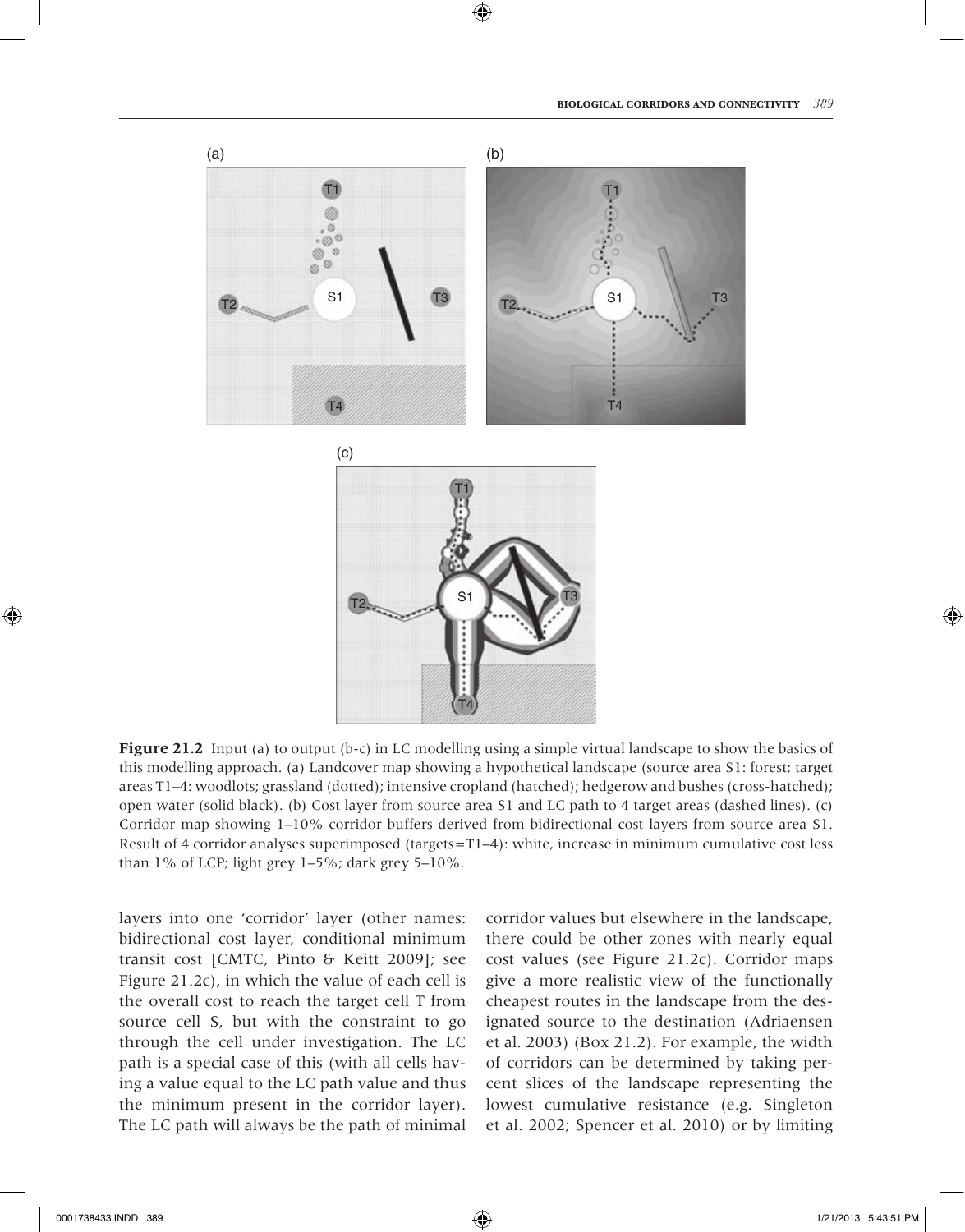**Box 21.2** Landscape connectivity in the Taita Hills

The Restoration and Increase of Connectivity among Fragmented Forest Patches in the Taita Hills, South-east Kenya project (CEPF project 1095347968; Adriaensen et al. 2007) included a detailed analysis of functional landscape connectivity in the area. In this project, evidence of the distribution and population status of bird species in the remaining small cloud forest patches on the hill tops (black patches) was successfully combined with output of LC models to support and prioritize habitat restoration actions in plantations with exotic trees (white patches). Forest restoration is now being implemented in a set of five pilot projects.

Least-cost models were used to model the location of exotic tree plantations in relation to modelled connectivity corridors for forest interior birds (dark grey zones), in order to evaluate their potential roles as stepping stones to promote recolonization after rehabilitation of the plantations. In the map shown, corridors between all pairs of remaining forest plots were superimposed (resistance set R1S5 for eco-type 'sensitive interior forest bird', including the critically endangered Taita thrush *Turdus helleri*).



corridors to a maximum cost-weighted cut-off distance above that of the LC path (WHCWG 2010). Regional connectivity assessments can require mapping corridors between hundreds

to thousands of core area pairs (e.g. Spencer et al. 2010; WHCWG 2010). The development of GIS tools to automate corridor mapping, including decisions of which pairs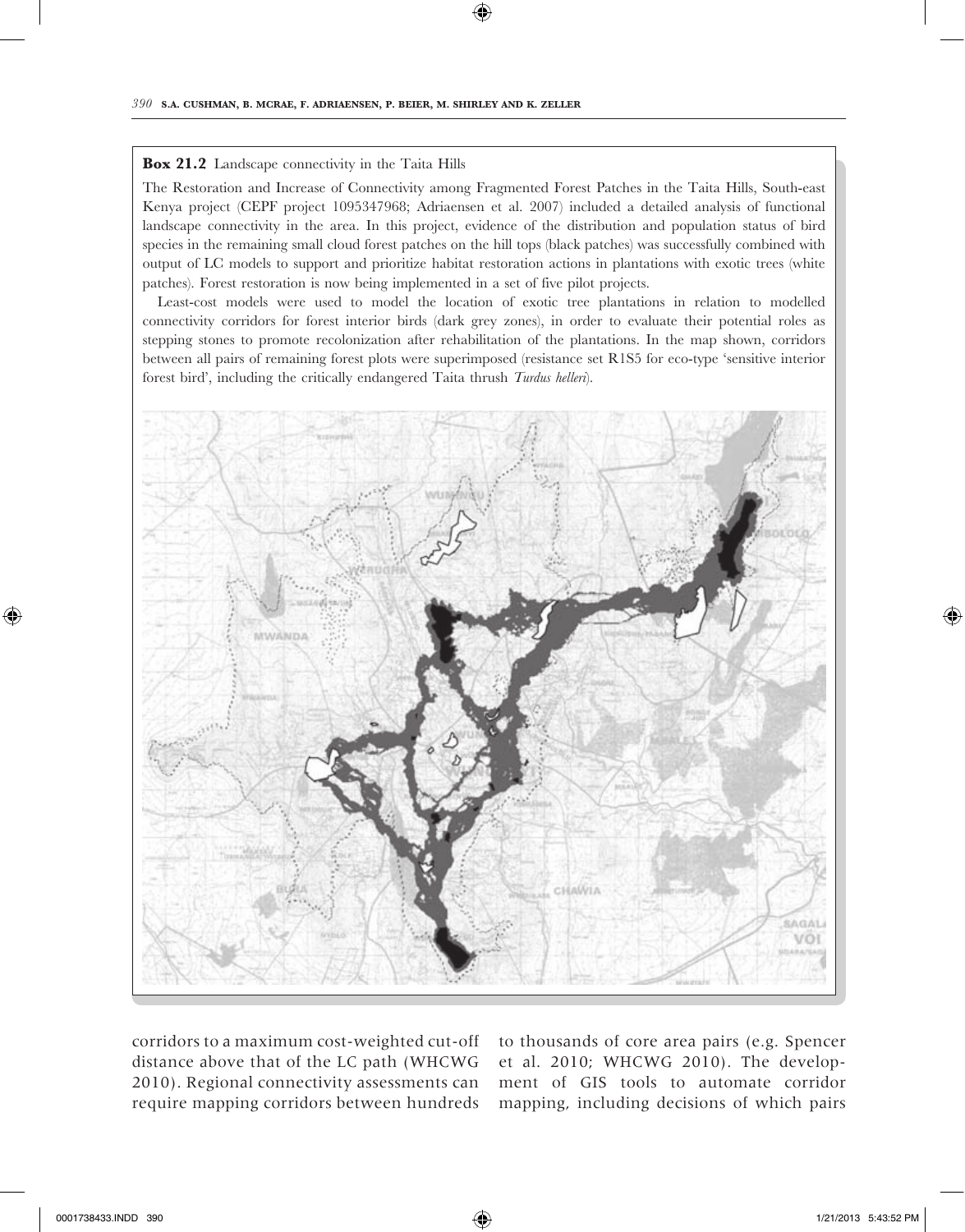

**Figure 21.3** Comparison of four connectivity modelling methods applied to a single study area and resistance map. The study area is northern Idaho, USA. The resistance map is shown in panel (a) as a colour scale from blue (low resistance) to red (high resistance), and reflects landscape resistance to black bear gene flow (Cushman et al. 2006). Panel (a) shows a single least-cost path (white line) between two point locations (white dots). Panel (b) shows a factorial least-cost path analysis between several hundred source points. Panel (c) shows the least-cost corridor between the same two source points as in (a). Panel (d) shows the cumulative resistant kernel model of synoptic landscape connectivity.

of core areas to connect (e.g. McRae & Kavanagh 2011), makes this easy.

#### **Factorial least-cost paths**

One limitation of traditional LC path and LC corridor analyses is that they are limited to prediction of connectivity between single sources and single destinations (Figure 21.3a). While this may be ideal in the case where one is interested in the lowest cost routes between two focal conservation areas, there are many situations where a more synoptic analysis of connectivity is valuable. For example, it may be that there is a need to calculate corridor connectivity between thousands of sources and a single destination (e.g. Cushman et al. 2010a) or between hundreds of sources and hundreds of destinations distributed across a complex landscape (e.g. Cushman et al. 2008, Cushman et al. 2011; Figure 21.3b). For example, Cushman et al. (2008) used factorial least cost path analysis to predict the most important movement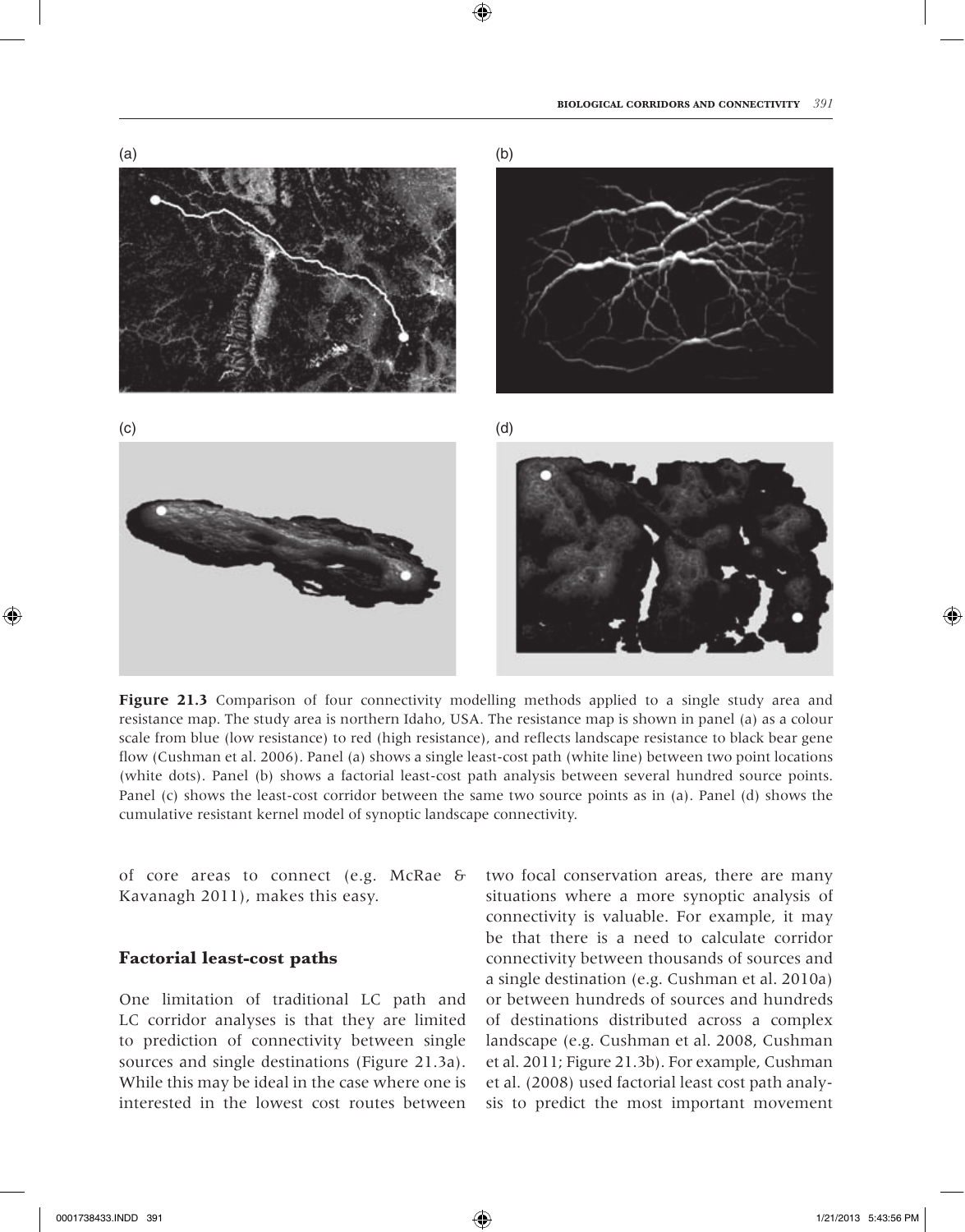routes for bears between Yellowstone National Park and the Canadian border in the United States Northern Rocky Mountains, showing that there are few major connections and locating several dozen potential barriers. This, in turn, focuses attention on where restoration and mitigation efforts would be most effective. A factorial implementation of least cost paths (e.g. UNICOR; Landguth et al. 2011) permits integration of a vast number of least cost paths to show synoptic connectivity across large and complex landscapes (Figure 21.3b). For example (Cushman et al. 2011) mapped regional corridor networks for several species of conservation concern across a vast area of the United States great plains using UNICOR (Landguth et al. 2011). The analysis identified which species have the most fragmented populations and mapped the most important corridor linkages among population core areas, focusing conservation efforts on the most important locations.

#### **Other ways to analyse connectivity**

Ecologists often use the term *graph theory* to refer to a family of analyses in which patches are reduced to nodes at patch centroids, with centroids connected by lines or 'edges' (e.g. Bunn et al. 2000; Urban & Keitt 2001; Minor & Urban 2007). Such graphs underlie many methods in connectivity analysis, including LC corridor modelling. Advances in computing and algorithms borrowed from other disciplines have allowed applications of graph algorithms to continuous landscapes instead of simple networks. Rayfield et al. (2011) review graphbased connectivity measures and provide a framework for classifying them as applications to connectivity conservation.

#### **Circuit theory**

Connectivity analyses based on electrical circuit theory use networks of electrical nodes connected by resistors as models for networks of populations, habitat patches or locations on a landscape connected by movement. Because connectivity increases with multiple pathways in electrical networks, distance metrics based on electrical connectivity are applicable to processes (e.g. gene flow; McRae 2006) that respond positively to increasing numbers of pathways. Additionally, previous work has shown that current, voltage and resistance in electrical circuits all have mathematical relationships with random walks (Doyle & Snell 1984; Chandra et al. 1997). Random walks can predict the expected routes that an animal with a preference for low-resistance habitat will take as it moves through a landscape. The precise relationships between circuit theory and random walks mean that circuits can be related to movement ecology and population genetics via random walk and coalescent theories, providing concrete interpretations of connectivity measures (McRae 2006; McRae et al. 2008).

Circuit and LC models represent two extremes in assumptions about movement and connectivity. Least-cost corridors calculate the routes expected to be taken by animals with perfect or near-perfect knowledge of the landscape, whereas current maps generated from circuit models predict movement routes taken by random walkers, with all possible paths contributing to connectivity. Neither will entirely correctly predict movement behaviour of real animals (Spear et al. 2010, and see below) but there are benefits to both models, as we show in the example in Figure 21.4. Least-cost analyses can show what routes/ zones would permit the most efficient movement, which can be important for conservation planning; if a large portion of a landscape is likely to be developed, identifying those areas which, if conserved, provide the easiest movement routes will be important. Circuit theory has the advantage of identifying and quantifying 'pinch points' (see Figure 21.4), i.e. constrictions in corridors that, if lost, could sever connectivity entirely. Such areas can be prioritized for early conservation action because options are limited. Circuit algorithms also integrate across all movement pathways to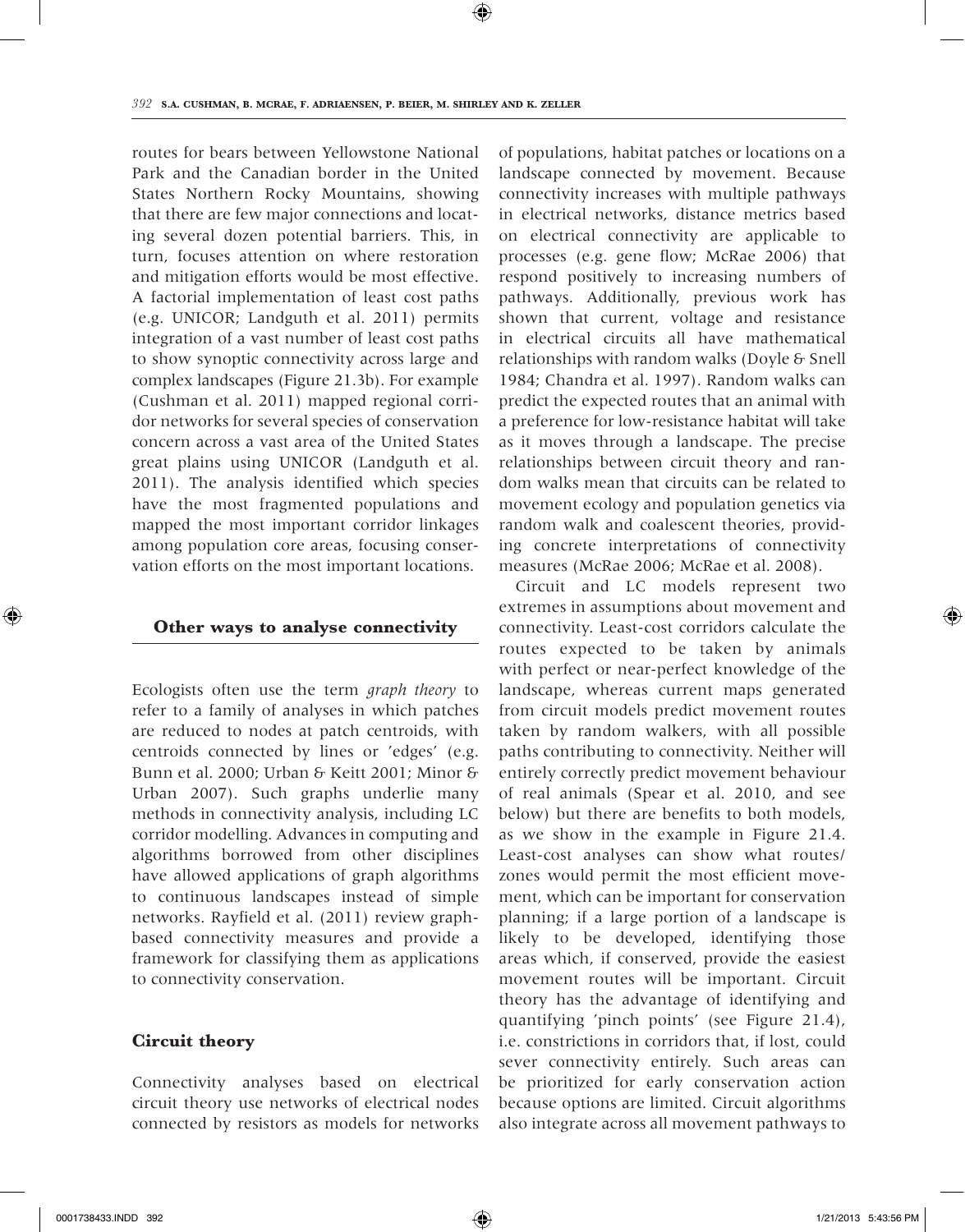

**Figure 21.4** Example of how circuit theory can be used to identify and prioritize important areas for connectivity conservation. (a) Simple landscape, with two patches to be connected (green) separated by a matrix with varying resistance to dispersal (low resistance in white, higher resistance in darker shades, and complete barriers in black). (b) Least-cost corridor between the patches (lowest resistance routes in yellow, highest in blue). (c) Current flow between the same two habitat patches derived using Circuitscape (McRae & Shah 2009), with highest current densities shown in yellow (from McRae et al. 2008). Circuit analyses complement least-cost path results by identifying important alternative pathways and 'pinch points', where loss of a small area could disproportionately compromise connectivity. (d) A promising application is restricting circuit analyses to least-cost corridor slices to take advantage of the strengths of both approaches (from McRae & Kavanagh 2011). This hybrid approach shows both the most efficient movement pathways and critical 'pinch points' within them,which glow yellow. These could be prioritized over areas that contribute little to connectivity, such as the corridor at the top right of the map that has been coloured dark blue because it does not provide connectivity between the patches.

provide measures of redundancy, i.e. availability of alternative pathways for movement (see Figure 21.4). New applications allow identification of barriers that have a strong effect on connectivity, which can be useful for highlighting opportunities to restore connectivity, e.g. through re-establishment of natural vegetation or installation of highway crossing structures (McRae, unpublished data).

#### **Centrality analyses**

A promising graph-theoretic approach to connectivity modelling is centrality analysis, which ranks the importance of habitat patches or corridors in providing movement across an entire network, i.e. as 'gatekeepers' of flow across a landscape (Carroll et al. 2011). Centrality analyses can be based in LC path,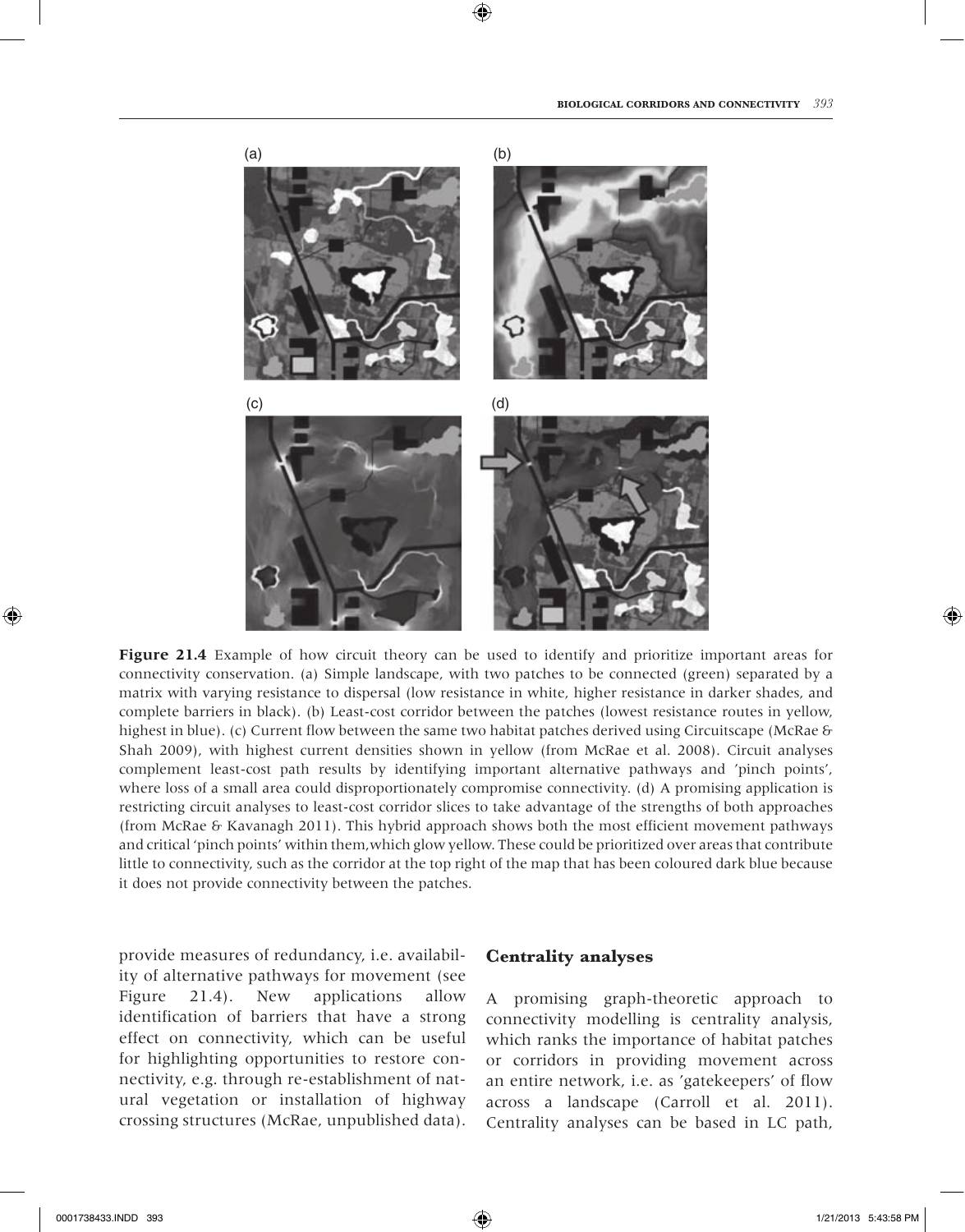circuit theory or other connectivity analysis methods. The difference is that, instead of mapping corridors or current flow between single pairs of core areas, they add up results from connectivity analyses between all pairs of nodes (sites or cells) on a landscape. Centrality analyses can be applied to raster GIS data or networks to identify core areas, linkages or grid cells that are particularly important for overall connectivity. Because centrality metrics can incorporate connectivity between all pairs of nodes on a landscape, they can eliminate the need to identify specific pairs of habitat patches to connect. For example, betweenness centrality (Freeman et al. 1991) identifies the shortest paths connecting all pairs of nodes in a network, and sums the number of such shortest paths involving each intervening node. This procedure identifies areas lying on a large proportion of the shortest paths in a network, the loss of which can disproportionately disrupt connectivity across the network as a whole. The Connectivity Analysis Toolkit (Carroll 2010) specializes in centrality analysis, and supports metrics based on betweenness, current flow (Newman 2005), maximum flow (Freeman et al. 1991) and minimum-cost flow (Ahuja et al. 1993). It also allows time-series analyses of connectivity across landscapes where habitats shift through time (Phillips et al. 2008).

#### **Resistant kernels**

The resistant kernel approach to connectivity modelling is based on least-cost dispersal from some defined set of sources. The model calculates the expected density of dispersing individuals in each pixel around the source, given the dispersal ability of the species, the nature of the dispersal function and the resistance of the landscape (Compton et al. 2007; Cushman et al. 2010b). Once the expected density around each source cell is calculated, the kernels surrounding all sources are summed to give the total expected density at each pixel (see Figure 21.3d). The results of the model are surfaces of expected density of dispersing

organisms at any location in the landscape. For example, Cushman et al. (2010b) used resistant kernel modelling to evaluate the interactive effects of roads and human land use change on population connectivity for a large number of pond-breeding species in Massachusetts (USA). The resistant kernel approach quantified expected density of dispersers in the upland environment as functions of breeding population size, dispersal ability and quantified the relative impacts of roads and land use on population connectivity (Figure 21.5).

The resistant kernel approach to modelling landscape connectivity has a number of advantages as a robust approach to assessing current population connectivity (Compton et al. 2007; Cushman et al. 2010b, 2011). First, unlike most approaches to mapping corridors , it is spatially synoptic and provides prediction and mapping of expected migration rates for every pixel in the whole study area, rather than only for a few selected 'linkage zones' (e.g. Compton et al. 2007). Second, scale dependency of dispersal ability can be directly included to assess how species of different vagilities will be affected by landscape change and fragmentation under a range of scenarios (e.g. Cushman et al. 2010b). Third, it is computationally efficient, enabling simulation and mapping at a fine spatial scale across large geographical extents (e.g. Cushman et al. 2010b, 2011).

#### **Individual-based movement models**

Individual-based (IB) models explicitly simulate the processes acting on the individual to predict movement. IB models predict movement paths of simulated dispersers based on parameters such as energetic cost of movement in different patch types, turning angles within patches and at patch transitions, movement speeds, duration of movement events, mortality risks in different patch types, and likelihoods of movements between patch types. Thus, IB models usually incorporate much more detail and thus greater realism than other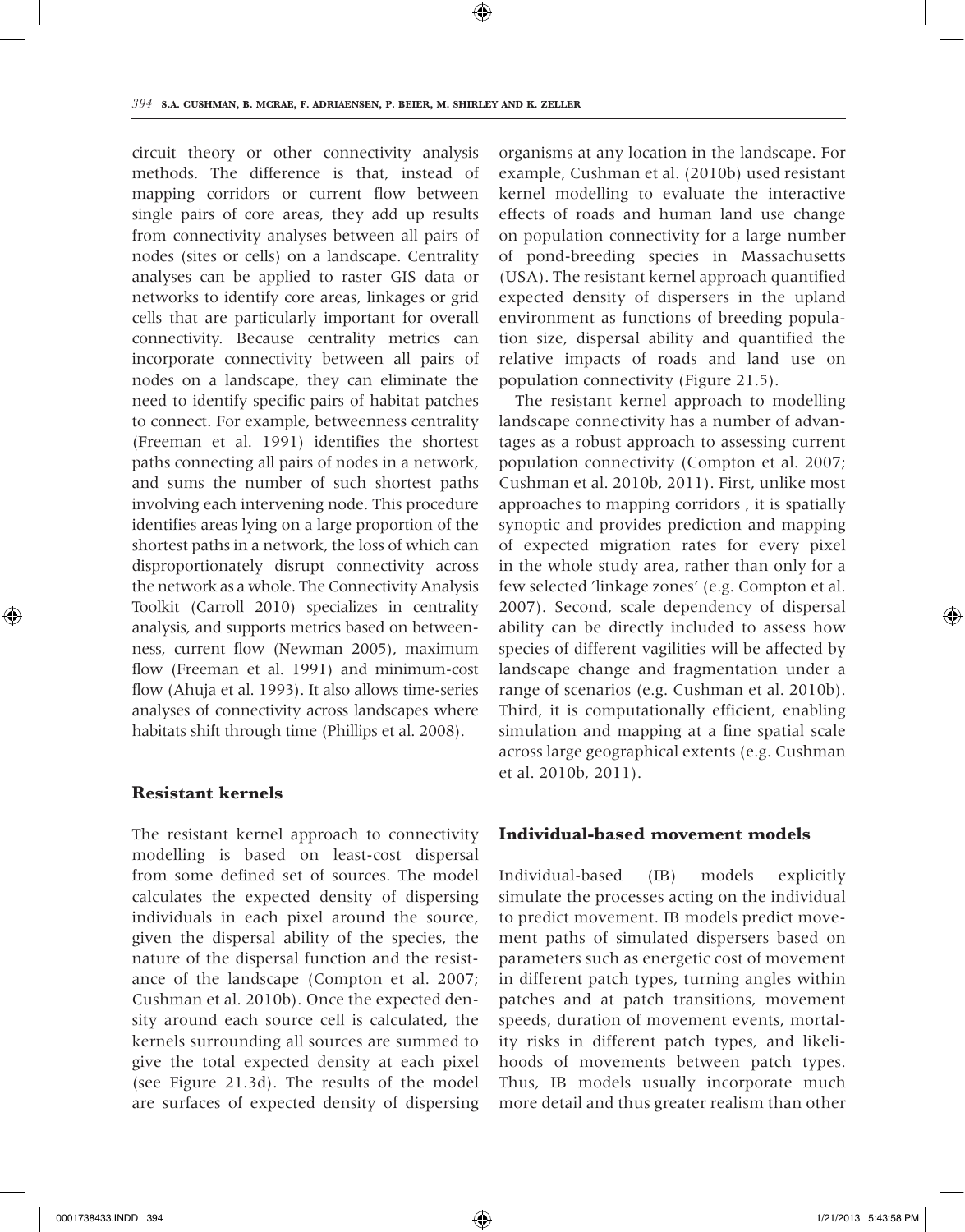

**Figure 21.5** Example of resistant kernel results from Cushman et al. (2010b) showing predicted density of dispersing individuals in upland habitat under three hypotheses: (a) connectivity is unaffected by land use and roads and only a function of distance, (b) connectivity is reduced by roads but not by differences in land cover and land use, (c) connectivity is affected by roads and land use/land cover.

connectivity models, such as demographic and dispersal data, in addition to landscape characteristics.

There are three broad categories of models that simulate individual movement (raster based, vector based and network based), which differ according to whether the landscape is represented as fields, features or graphs. Conceived as fields, a landscape is a continuous surface defined by one or more variables (layers) that can be measured at any point within the field. Fields usually model continuous data such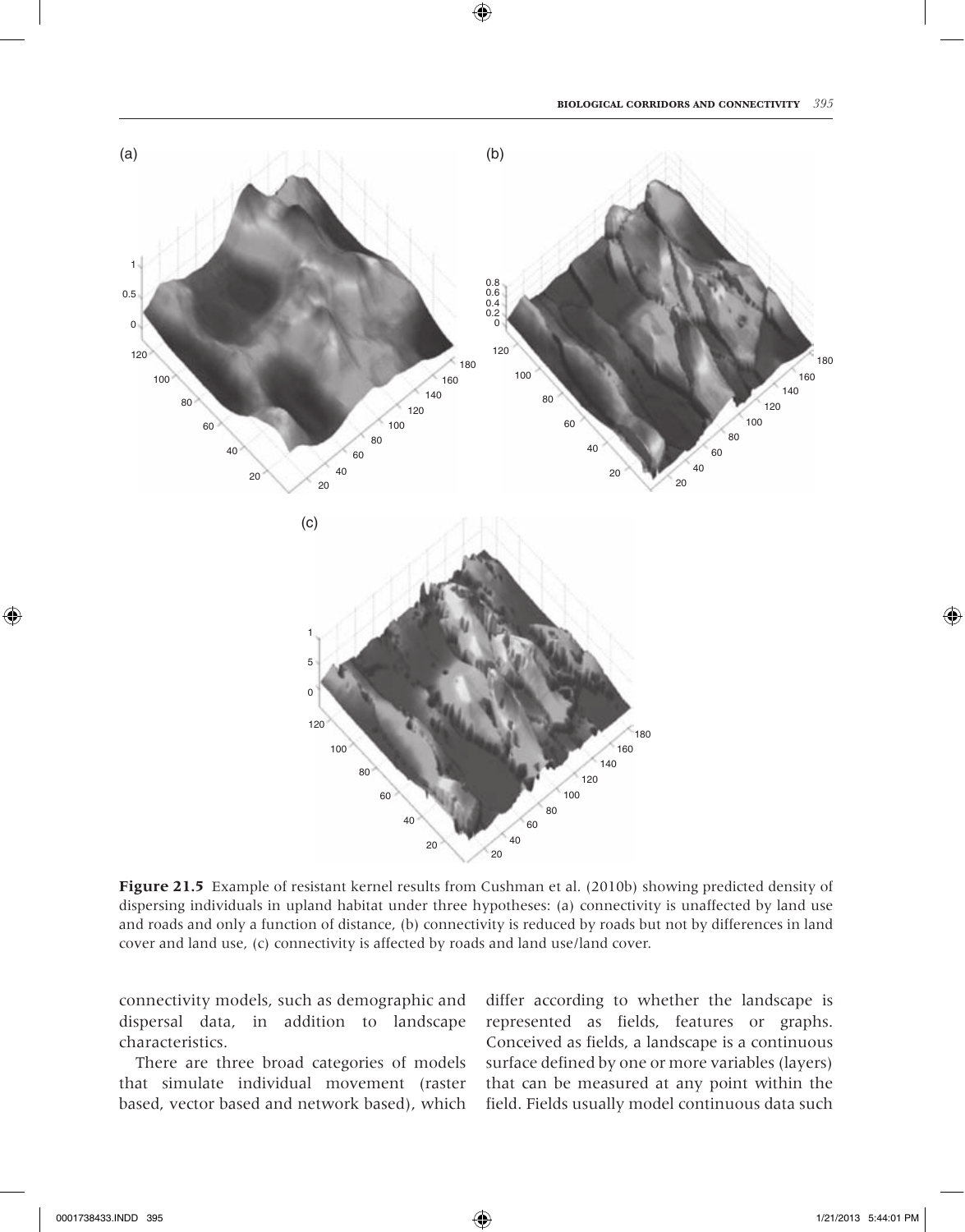as elevation, or temperature gradients, but can also represent categorical data such as habitat classification. If movement through the landscape is dependent on the variables of the field, then raster-based movement rules are most appropriate. Features are discrete entities that occupy positions in space, such as lines (rivers, roads, hedgerows) and polygons (lakes, woodland). The interiors of polygons are considered to be homogeneous. Movement between features is usually simulated using vector-based models. Finally, graphs represent the positional relationship between discrete elements in a landscape; a graph consists of a set of nodes that may represent continuous or categorical data, and a set of edges, which are dimensionless but describe how the nodes are connected to one another. Edges may be temporally referenced, indicating changes in graph connectivity over time. Network-based models are used to simulate IB movement in graphs. Examples of all three of these categories are discussed below.

#### *Movement rules and models*

Regardless of whether movement models are raster, vector or network based, they encode a series of rules that predict how the dispersal behaviour of individual animals is expected to interact with the spatial pattern of landscape structure (King & With 2002). Variations in patch quality, boundaries between patches, the nature of the mosaic, and overall landscape connectivity all affect the permeability of the landscape to dispersing individuals (Wiens 1997). The limited empirical information on the behavioural responses of animals to landscape structure (Turner et al. 1995; Lima & Zollner 1996) means that model parameters are usually based on observed habitat preference, dispersal rates in different patches, and how the energetic costs of crossing a landscape affect distance moved as well as direction taken. For example, the rules employed by Boone & Hunter (1996) simulated IB searching behaviour in grizzly bears by encoding permeability into the cells of habitat patches.

Highly permeable habitat patches produced straight paths and long distance movements whereas patches of low permeability caused convoluted paths and short displacement.

#### *Raster-based models*

Raster- or grid-based representations of the landscape permit the greatest flexibility with which movement interacts with the landscape, and are appropriate where the dispersal matrix is heterogeneous (Wiegand et al. 1999). The landscape is represented as a series of tessellated shapes, usually square grid cells, and the model animal moves through each cell based on movement rules.

An advantage of this approach to modelling is the inclusion of a clear relationship between a cell and its neighbours, facilitating the description of local interactions by state transition rules. Each cell stores its own state variables that influence the decisions made by individuals through the landscape it represents. However, there are three principal disadvantages to raster-based models.

- The resolution of the grid is limited by memory capacity and simulation speed, and raster-based models have a tendency to be computationally demanding.
- The fixed spatial structure implies a fixed relationship between the spatial scale in the simulation and the scale of individual movements of the organism investigated.
- The geometry chosen to represent landscape in raster-based models (i.e. square grid, hexagonal grid, Dirichlet tessellation, etc.) can substantially affect the simulated behaviour of the individual dispersers even if the rules for movement and settlement are the same between different geometries (Holland et al. 2007).

#### *Vector-based models*

Vector-based models simulate organisms dispersing through continuous or homogeneous landscapes. If the motivations for these movements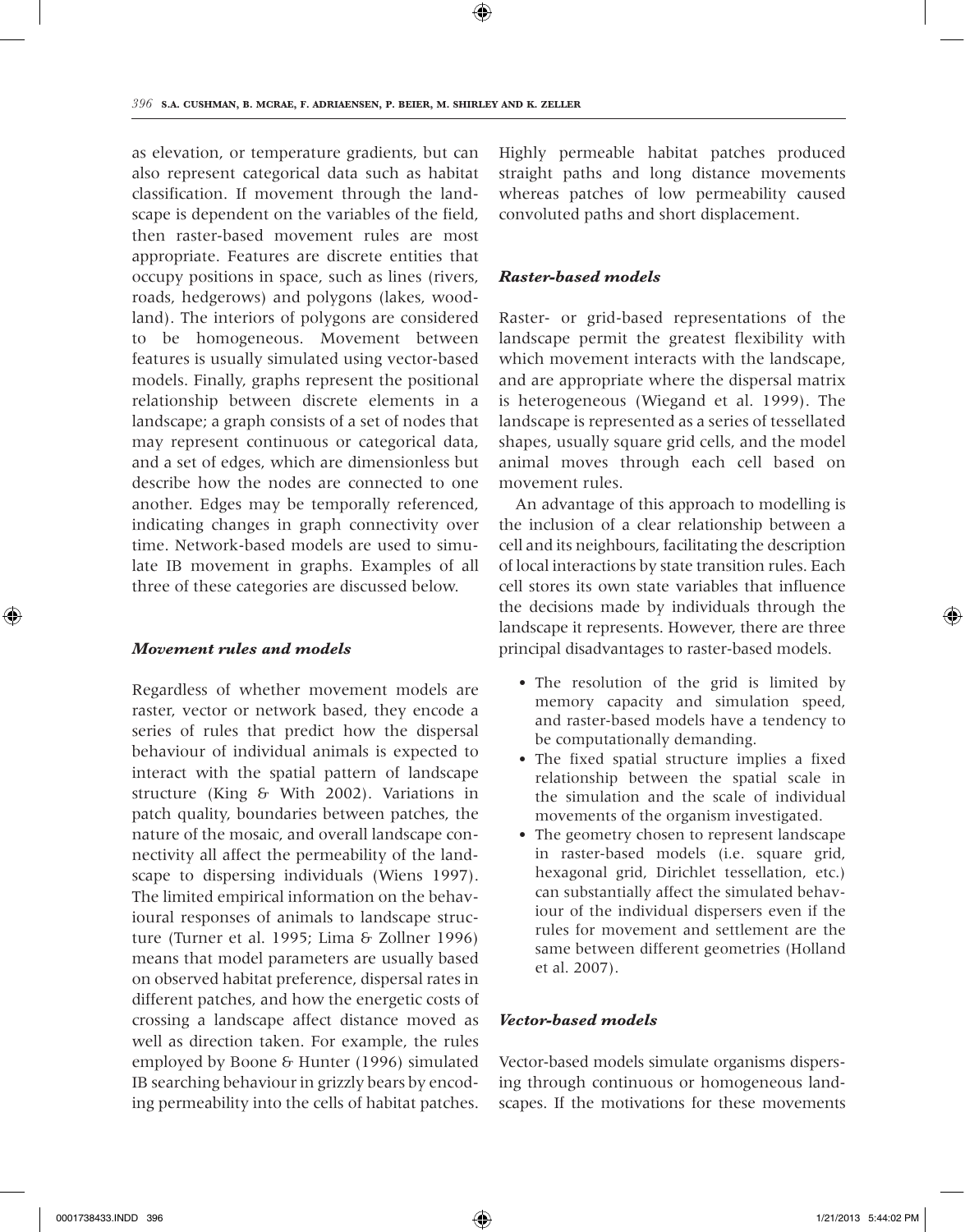are random or quasi-random search patterns, they can be simulated using correlated random walk algorithms (Kareiva & Shigesada 1983). Alternatively, if individual movements are targeted searches for resources with a particular spatial or temporal distribution, movement decisions will be informed by the underlying landscape structure. Finally, if motivation for movement is prompted by the desire to avoid or join conspecifics, it will result in density-dependent movement rules. Where motivations for movement are known and appropriate, IB models benefit from vector-based dispersal simulations, which are less computationally demanding than the rasterbased alternative.

## *Network-based models*

Network-based models differ from the other types in that they do not include a continuous representation of the landscape. Rather, connectivity between locations is represented by an edge between nodes. Network-based models usually specify an *a priori* representation of patch size, patch adjacency and other criteria (e.g. Lookingbill et al. 2010). Edges are formed when movement is possible between nodes. Dispersal corridors can be represented as nodes as well as edges in network visualizations of a landscape used as analytic connectivity models (McRae et al. 2008). They calculate walks through the network that minimize total weight, suggesting optimal pathways for dispersal. In IB models, network-based landscapes are utilized probabilistically (Lookingbill et al. 2010; Morzillo et al. 2011), and may result in biologically plausible but analytically suboptimal solutions. Graph-theoretic approaches to network analysis can be applied to the utilized networks of IB models to identify the nodes and edges that maintain cohesion of the network. For example, Gurnell et al. (2006) identified routes of entry for invasive grey squirrels into potential conservation areas for the endangered red squirrel in northern England through network analysis.

# **Corridors based on shifting climate envelopes**

This approach produces 'temporal corridors' that track how a species' climatic envelope (suitable temperature and moisture regimes) might move across a landscape under climate change scenarios. Like some types of individual-based models, this approach avoids the concept of resistance that is central to most previous approaches. The heart of this approach is either a dispersal chain model (Williams et al. 2005) or a network flow model (Phillips et al. 2008), either of which identifies cells with suitable climate envelopes that are spatially contiguous for long enough to allow the species to establish new populations in cells as they become suitable. Although dispersal chain and network flow models are conceptually sound, they depend completely on the outputs of three other models, namely models of future emissions of greenhouse gasses, models of future climate resulting from how the atmosphere and oceans respond to these emissions, and climate envelope models for the focal species. Unfortunately, each of these latter three models is plagued with massive uncertainty (summarized in Beier & Brost 2010). In the future, ensemble modelling (building many alternative corridors based on various combinations of emission scenarios, circulation models and climate envelope models) might identify corridors robust across the range of assumptions in the ensemble.

#### **Beyond single species**

# **From optimal corridors for single species to linkage designs for multiple species**

Up to this point, we have described methods of mapping an optimal corridor, or areas important for connectivity, for a single species. Beier et al. (2008) proposed the term *linkages* to denote lands intended to support movement of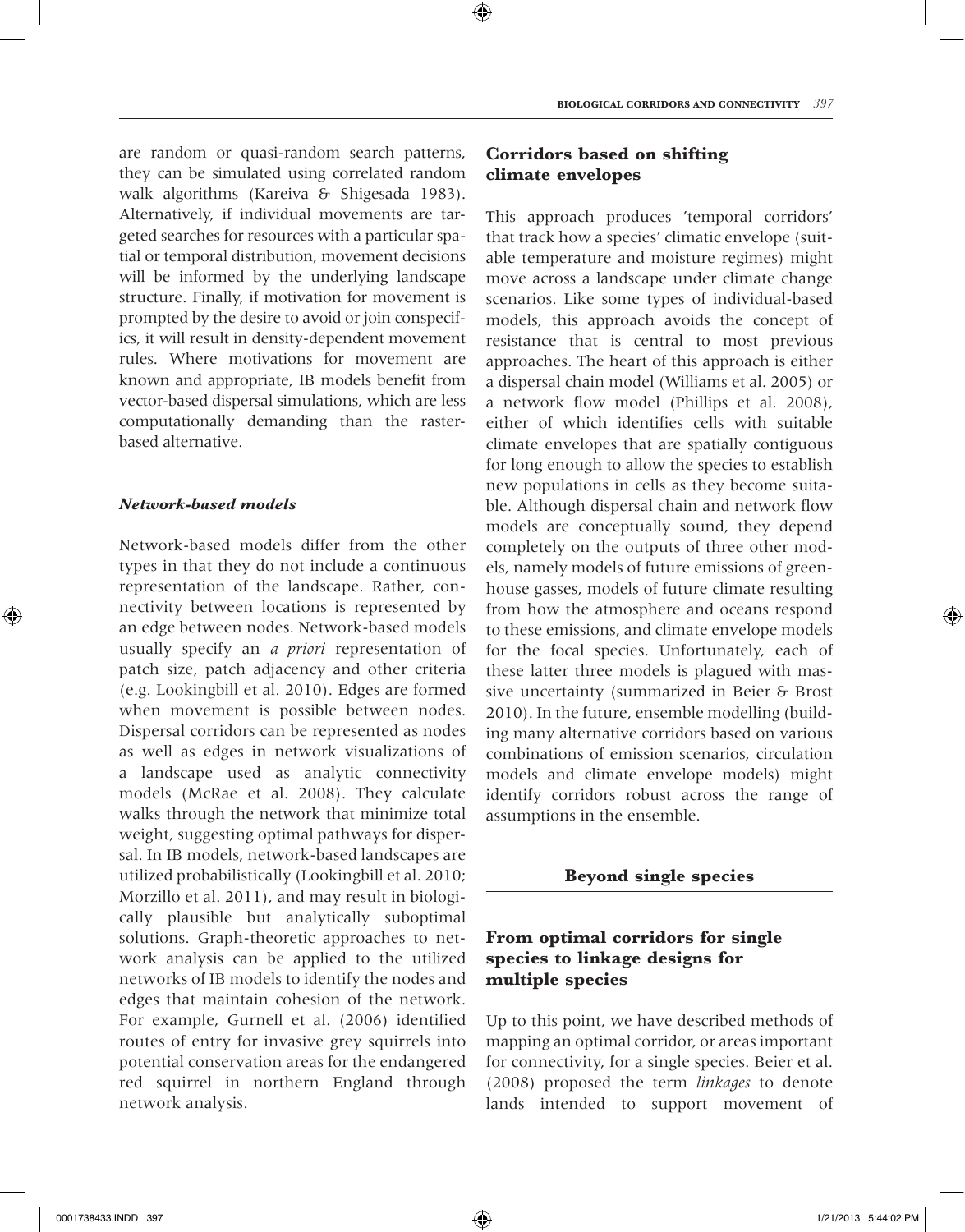**Box 21.3** Example of optimizing multispecies linkage

A hypothetical linkage design including optimal corridors for eight focal species, expanded to include patches of modelled breeding habitat for an additional five focal species for which corridor models were not appropriate, and a narrow riparian strand for fishes. Each strand needs to be >1 km wide in order to create large interior spaces free of edge effects, support meta-populations of species needing multiple generations to achieve gene flow through the corridor, and support ecological processes more complex than animal movement.



multiple focal species and ecosystem processes. To design linkages, conservation planners can select a suite of representative focal species suitable to serve as a collective umbrella for the entire biota. For instance, each of 27 linkage plans in California and Arizona (Beier et al. 2006, 2007) was designed to meet the needs of 10–30 focal mammals, reptiles, fishes, amphibians, plants and invertebrates. Focal species included species requiring dispersal for metapopulation persistence, species with short or habitat-restricted dispersal movements, species tied to an important ecological process (e.g. predation, pollination, fire regime), and species reluctant to traverse barriers in the planning area. Although large carnivores are appropriate focal species and flagships (Servheen et al. 2001; Singleton et al. 2002), most of them are highly mobile habitat generalists and thus inadequate umbrellas for other species (Beier et al. 2009; Minor & Lookingbill 2010).

A simple unweighted union of single-species corridors is an obvious way to produce a linkage design to promote the goal of 'no species left behind' (Beier et al. 2006, 2007; Adriaensen et al. 2007; Cushman et al. 2011) (Box 21.3). But corridor models are not appropriate for some focal species, such as many flying animals, that do not move across the landscape in pixel-to-pixel fashion. To support movement of these species, Beier et al. (2008) recommend draping maps of known or modelled breeding habitat over the union of corridors, and enlarging the union to include patches that would decrease the interpatch distances that dispersers would need to cross. The linkage design should be further expanded to include major riverine connections, which provide natural corridors for aquatic and some upland organisms, and promote other ecological processes and flows such as movement of sediment, water and nutrients.

# **Coarse-filter linkage designs for climate change**

Climate change poses a challenge to all types of conservation planning, including linkage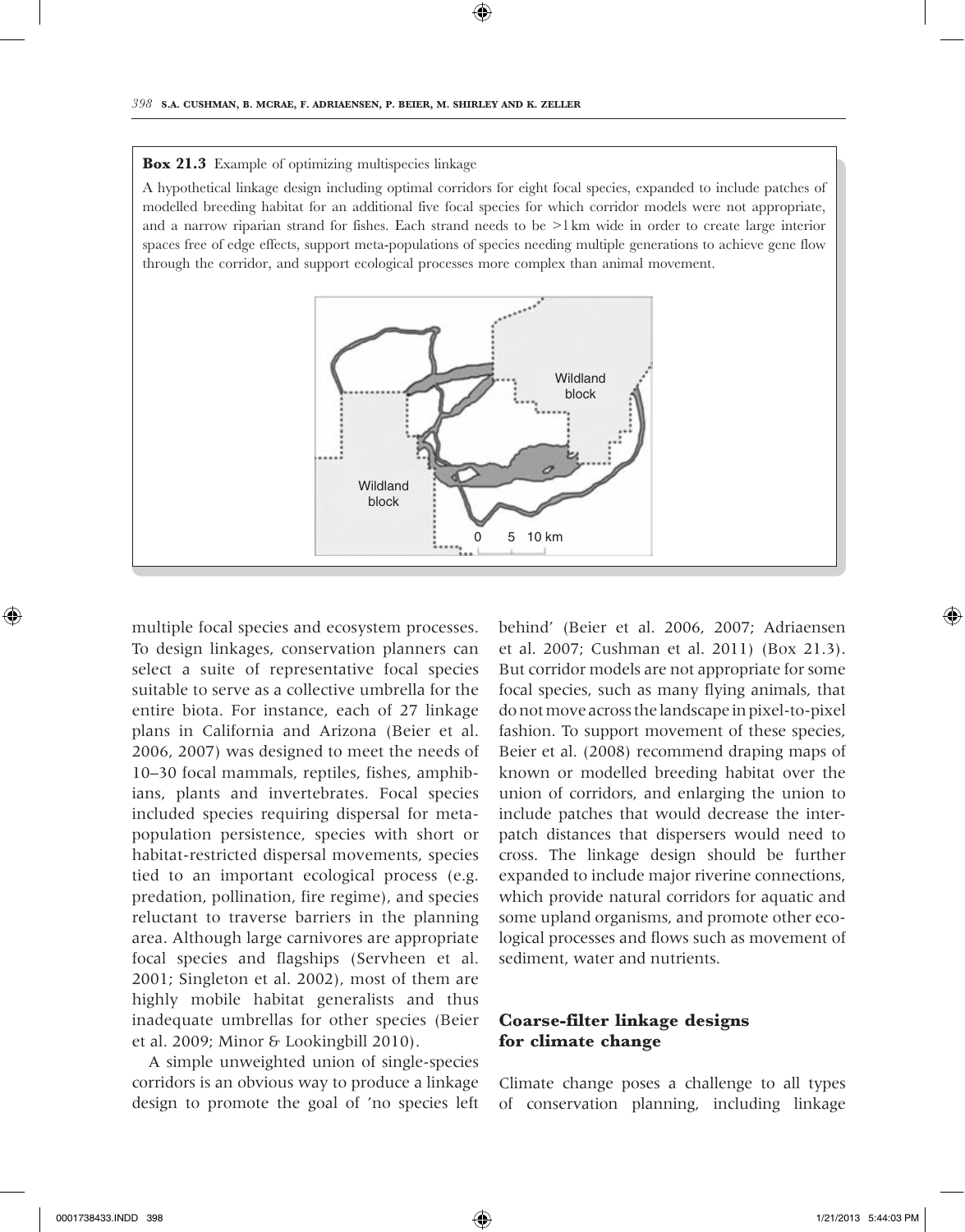design. As climate changes, existing land covers in some planning areas will not merely shift but will disappear as plant associations reassemble (Hunter et al. 1988; Lovejoy & Hannah 2005). Linkage designs should be robust to such changes, and should allow species to shift their ranges into and out of the planning area. To address this, one could attempt to model corridors for the shifting climate envelopes of all species (above). A simpler alternative is to design linkages with a coarse-filter approach based on the abiotic drivers of land cover and species distributions (Hunter et al. 1988; Anderson & Ferree 2010). This idea is grounded in the foundational ecological concept (Jenny 1941; Amundson & Jenny 1997) that biodiversity at any point in time is determined by the interaction of the recent species pool with climate, soils and topography.

Beier & Brost (2010) and Brost & Beier (2012) developed multivariate procedures to identify *land facets*, defined as recurring landscape units with uniform topographic and soil attributes, from readily available digital maps of elevation and soils. They used multivariate dissimilarity as a measure of pixel resistance for each land facet type. Finally, they used leastcost modelling to design land facet corridors, and joined these corridors into a linkage design. Other coarse-filter approaches are feasible. For instance, Rouget et al. (2006) suggest that species will shift their ranges by sequentially colonizing areas that lie along the most gentle and monotonic temperature gradients. Assuming these gradients in temperature are conserved in a changing climate, it may be possible to identify corridors along today's most gentle and monotonic temperature gradients, without the need for uncertain models of future climate.

Linkage designs should be produced by a combination of coarse-filter and focal species approaches. In each of three landscapes, Beier & Brost (in preparation) developed two linkages designs – one based on land facets and the other on focal species. The land facet linkage designs included optimal corridors for 25 of 28 focal species, whereas the focal species designs encompassed optimal corridors for 21 of 32 land facets. Neither approach on its own was likely to meet all conservation goals.

### **Validation of predicted corridors**

Corridors resulting from models have sometimes been criticized because they lack supporting movement data (Simberloff et al. 1992; Rosenberg et al. 1997) and because they may contain errors in model parameters or incorrect assumptions (Spear et al. 2010). Therefore, additional vetting of modelled corridors in the field is strongly recommended.

Many field studies have evaluated the efficacy of existing corridors, such as corridors that follow linear features like fencerows or rivers (Hill 1995; Castellón & Sieving 2006), or that were constructed as part of experimental landscapes (Berggren et al. 2002; Haddad et al. 2003). There have also been tests of species' response to conservation action in established corridors (Duke at al. 2001; Shepherd & Whittington 2006). But field testing of modelled corridors, like the ones described in this chapter, have been scarce.

Modelled corridors may cover large spatial extents and span multiple land ownerships and management types, or even national borders, making the collection of field data logistically complex and resource intensive. If corridors are modelled for dispersal movement, capturing infrequent dispersal events is akin to finding a needle in a haystack, so collecting sufficient data to reliably test predicted corridors can be difficult. Finally, modelled corridors can only be truly validated if movement through the corridor is documented along with the outcome for which the corridor was intended, whether that be by successful migration to summer or winter ranges, successful recolonization of habitat patches, safe passage across a road, demographic rescue, or successful breeding and gene flow.

Even if all aspects of linkage cannot be validated, a partial field study will add confidence and transparency to a corridor project. For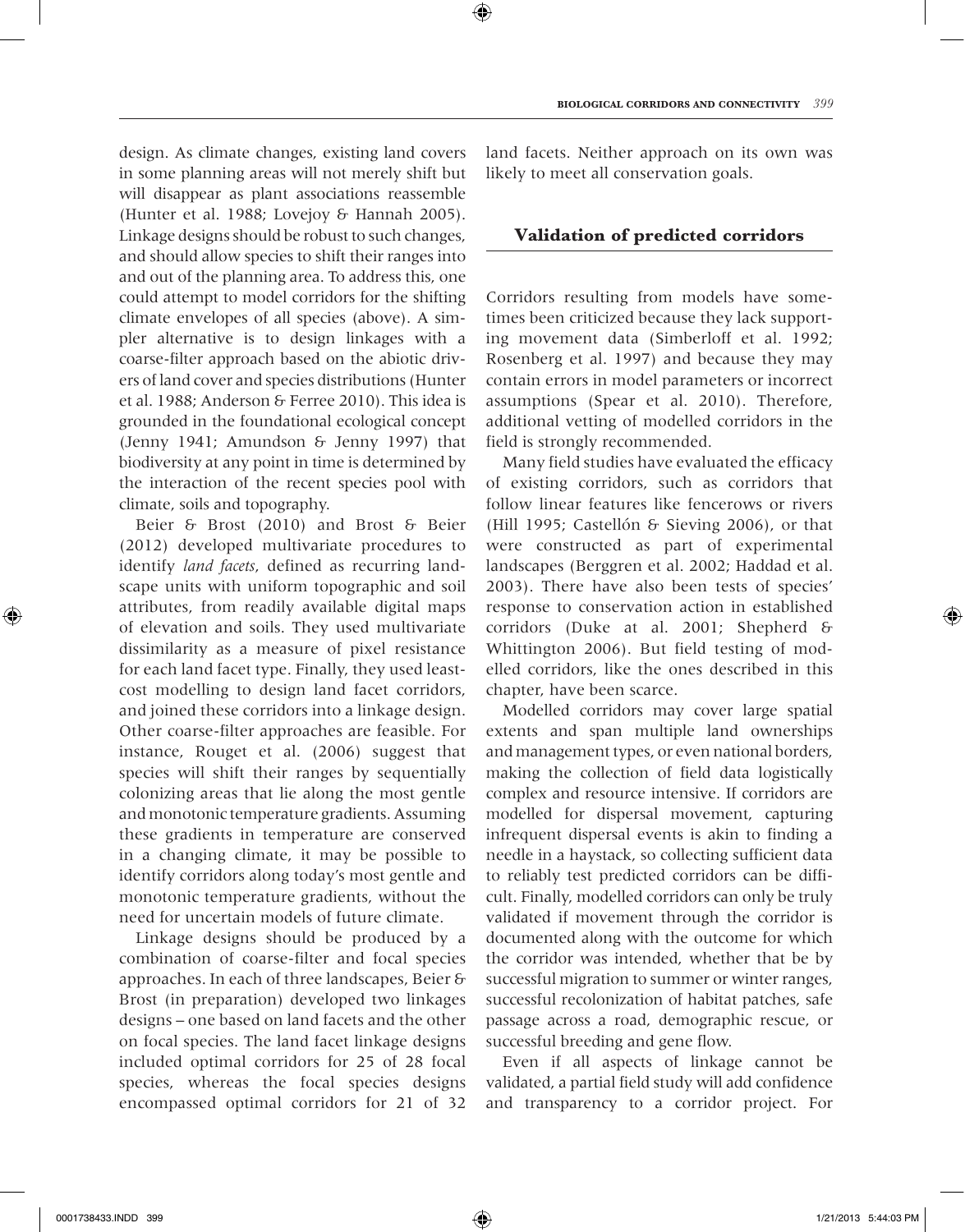example, Clevenger et al. (2002) developed two habitat models for black bears, one based on expert opinion and the other based on data from the literature. They identified road crossing zones from these models, and using data on crossings by real bears, they tested if the predicted linkages were used more than would be expected by chance. They found that the linkage models based on data from the literature outperformed the expert opinion models. The authors indicated that the expert opinion models may not have performed as well due to an overestimation of the importance of riparian habitat.

As an additional example of empirical field validation of corridors, Quinby (2006) used existing data from the annual breeding bird survey to test the utility of a proposed corridor. More bird species were found inside the corridor than outside it, confirming its validity. Chardon et al. (2003) used presence/absence data on the speckled wood butterfly from two different landscapes to compare the explanatory power of Euclidean distance and effective-distance connectivity models. They found that cost-distance was better able to predict connectivity than Euclidean distance. Zeller et al. (2011) used interviews with local residents to collect detection/non-detection data on jaguars and seven prey species in a grid-based design. The data were analysed by a site-occupancy model to determine probability of habitat use inside and outside the modelled corridor. It was found that probabilities of habitat use were mostly higher outside the modelled corridor, a conclusion which prompted a redesign of the final corridor.

The fact that there have been few studies to validate corridor models calls for more attention to this topic. Corridor validation techniques not only need to be improved upon, they need to be accessible to researchers and land managers working at different scales and on various species. Bridging the gap between corridor identification and corridor implementation will increasingly depend upon these validation studies, since land managers do not want to be left to implement a corridor of questionable efficacy, or be blamed for creating a sub-par corridor while more appropriate lands are unprotected from development and fragmentation (Hess & Fischer 2001; Morrison & Boyce 2008).

# **Conclusions**

Population connectivity is critical for maintaining viable regional populations in the short term and to enable species to shift their geographic range in response to future climate change and other pressures such as land use change. In this chapter, we described the state of the art in quantitative corridor and connectivity modelling approaches. The first step in most quantitative connectivity analyses is to estimate and map landscape resistance. Traditional expert opinion is less useful for developing landscape resistance maps now that new and effective approaches using empirical data provide a much more reliable and robust means to map landscape resistance. There are a number of ways to predict or describe connectivity from resistance surfaces. Least-cost paths, least-cost corridors, circuit theory, centrality analyses, and resistant kernels are all powerful approaches suitable for different objectives. The efficient application of corridor analyses to future applied conservation problems must develop corridor designs to maintain connectivity for multiple species, and under changing climate. Finally, empirical validation of predicted corridors and linkages is essential to demonstrate their functionality and guide improvement of future corridor designs.

#### **References**

- Adriaensen, F., Chardon, J.P., de Blust, G., *et al*. (2003) The application of 'least-cost' modelling as a functional landscape model. *Landscape and Urban Planning*, **64**, 233–247.
- Adriaensen, F., Githiru, M., Mwang'ombe, J., Matthysen, E. & Lens, L. (2007) *Restoration and*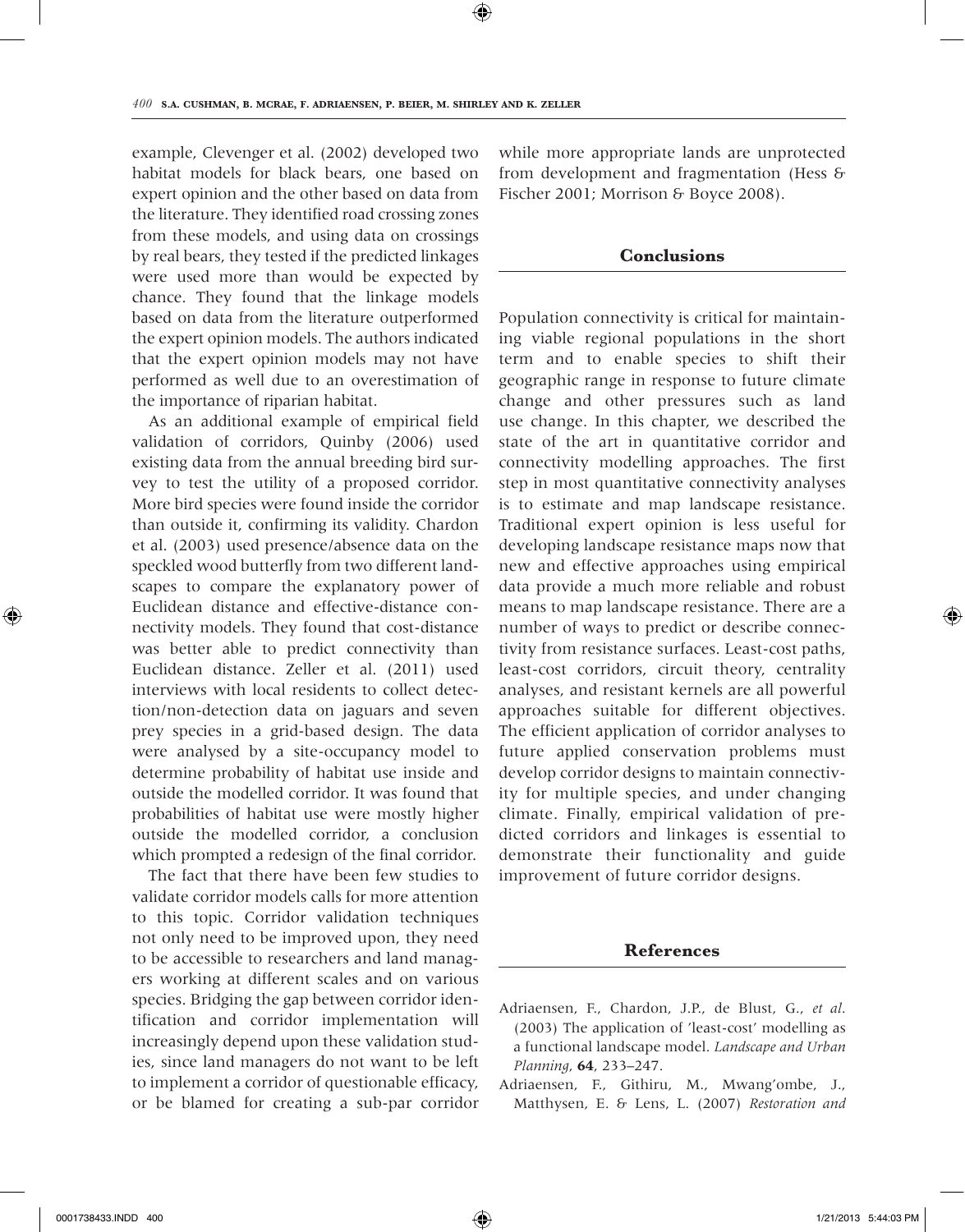*Increase of Connectivity among Fragmented Forest Patches in the Taita Hills, Southeast Kenya*. Part II technical report, CEPF project 1095347968, University of Gent, Gent, Belgium.

- Ahuja, R.K., Magnanti, T.L. & Orlin, J.B. (1993) *Network Flows: Theory, Algorithms, and Applications*. Prentice Hall, Englewood Cliffs, NJ.
- Amundson, R. & Jenny, H. (1997) On a state factor model of ecosystems. *BioScience*, **47**, 536–543.
- Anderson M.G. & Ferree, C.E. (2010) Conserving the stage: climate change and the geophysical underpinnings of species diversity. *PLoS ONE*, **5**(7), e11554.
- Beier, P. & Brost, B. (2010) Use of land facets to plan for climate change: conserving the arenas, not the actors. *Conservation Biology*, **24**, 701–710.
- Beier, P., Penrod, K., Luke, C., Spencer, W. & Cabanero, C. (2006) South Coast missing linkages: restoring connectivity to wildlands in the largest metropolitan area in the USA. In: *Connectivity Conservation* (eds K.R. Crooks & M.A. Sanjayan), pp.555–586. Cambridge University Press, Cambridge.
- Beier, P., Majka, D. & Bayless, T. (2007) *Linkage Designs for Arizona's Missing Linkages*. Arizona Game and Fish Department, Phoenix. www.corridorde sign.org/arizona/
- Beier, P., Majka, D.R. & Spencer, W.D. (2008) Forks in the road: choices in procedures for designing wildland linkages. *Conservation Biology*, **22**, 836–851.
- Beier, P., Majka, D.R. & Newell, S.L. (2009) Uncertainty analysis of least-cost modeling for designing wildlife linkages. *Ecological Applications*, **19**, 2067–2077.
- Berggren, A., Birath, B. & Kindvall, O. (2002) Effect of corridors and habitat edges on dispersal behavior, movement rates, and movement angles in Roesel's bush-cricket (*Metrioptera roeseli*). *Conservation Biology*, **16**, 1562–1569.
- Boone, R.B. & Hunter, M.L. (1996) Using diffusion models to simulate the effects of land use on grizzly bear dispersal in the Rocky Mountains. *Landscape Ecology*, **11**, 51–64.
- Brost, B. & Beier, P. (2012) Use of land facets to design linkages for climate change. *Ecological Applications*, **22(**1), 87–103.
- Brost, B.M. & Beier, P. (in press) Comparing linkage designs based on land facets to linkage designs based on focal species. *Journal of Applied Ecology*.
- Brown, J.H. & Kodric-Brown, A. (1977) Turnover rates in insular biogeography: effect of immigration on extinction. *Ecology*, **58**, 445–449.
- Bunn, A.G., Urban, D.L. & Keitt, T. (2000) Landscape connectivity: a conservation application of graph theory. *Journal of Environmental Management*, **59**(4), 265–278.
- Carroll, C. (2010) *Connectivity Analysis Toolkit (CAT) Manual*. Klamath Center for Conservation Research. www.connectivitytools.org
- Carroll, C., McRae, B.H. & Brookes, A. (2011) Use of linkage mapping and centrality analysis across habitat gradients to conserve connectivity of Gray Wolf populations in Western North America. *Conservation Biology*, **26**(1), 78–87.
- Castellón, T.D. & Sieving, K.E. (2006) An experimental test of matrix permeability and corridor use by an endemic understory bird. *Conservation Biology*, **20**: 135–145.
- Chandra, A.K., Raghavan, P., Ruzzo, W.L., Smolensky, R. & Tiwari, P. (1997) The electrical resistance of a graph captures its commute and cover times. *Computational Complexity*, **6**(4), 312–340.
- Chardon, J.P., Adriaensen, F. & Matthysen, E. (2003) Incorporating landscape elements into a connectivity measure: a case study for the Speckled Wood Butterfly (*Pararge aegeria* L.). *Landscape Ecology*, **18**, 561–573.
- Clevenger, A.P., Wierzchowski, J., Chruszcz, B. & Gunson, K. (2002) GIS-generated, expert-based models for identifying wildlife habitat linkages and planning mitigation passages. *Conservation Biology*, **16**, 503–514.
- Compton, B., McGarigal, K., Cushman, S.A. & Gamble, L. (2007) A resistant kernel model of connectivity for vernal pool breeding amphibians. *Conservation Biology*, **21**, 788–799.
- Coulon, A., Morellet, N., Goulard, M., Cargnelutti, B., Angibault, J.-M. & Hewston, A.J. (2008) Inferring the effects of landscape structure on roe deer (Capreolus capreolus) movements using a step selection function. *Landscape Ecology*, **23**, 603–614.
- Cushman, S.A. (2006) Effects of habitat loss and fragmentation on amphibians: a review and prospectus. *Biological Conservation*, **128**, 231–240.
- Cushman, S.A. & Lewis, J. (2010) Movement behavior explains genetic differentiation in American black bear. *Landscape Ecology*, **25**, 1613–1625.
- Cushman, S.A., Chase, M. & Griffin, C. (2005) Elephants in space and time. *Oikos*, **109**, 331–341.
- Cushman, S.A., Schwartz, M.K., Hayden, J. & McKelvey, K. (2006) Gene flow in complex landscapes: confronting models with data. *American Naturalist*, **168**, 486–499.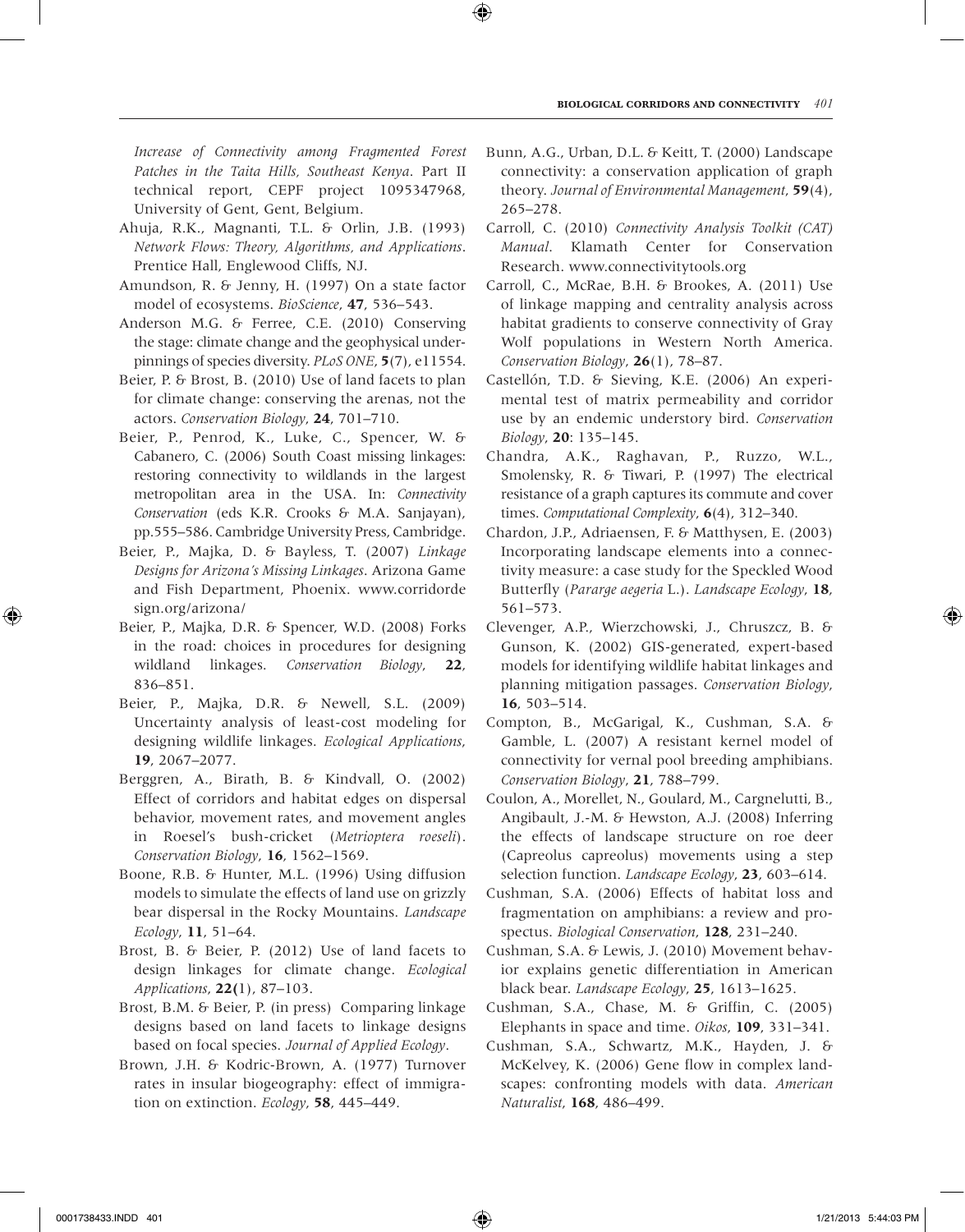- Cushman, S.A., McKelvey, K. & Schwartz, M.K. (2008) Using empirically derived sourcedestination models to map regional conservation corridors. *Conservation Biology*, **23**, 368–376.
- Cushman, S.A., Chase, M.J. & Griffin, C. (2010a) Mapping landscape resistance to identify corridors and barriers for elephant movement in southern Africa. In: *Spatial Complexity, Informatics and Wildlife Conservation* (eds S.A. Cushman & F. Huettman), pp.349–368. Springer, Tokyo.
- Cushman, S.A., Compton, B.W. & McGarigal, K. (2010b) Habitat fragmentation effects depend on complex interactions between population size and dispersal ability: Modeling influences of roads, agriculture and residential development across a range of lifehistory characteristics. In: *Spatial Complexity, Informatics and Wildlife Conservation* (eds S.A. Cushman & F. Huettman), pp.369–387. Springer, Tokyo.
- Cushman, S.A., Landguth, E.L. & Flather, C.H. (2011) *Climate Change and Connectivity: Assessing Landscape and Species Vulnerability*. Final Report to USFWS Great Plains Landscape Conservation Co-operative.
- Doyle, P.G. & Snell, J.L. (1984) *Random Walks and Electric Networks*. Mathematical Association of America, Washington, D.C.
- Duke, D.L., Hebblewhite, M., Paquet, P.C., Callaghan, C. & Percy, M. (2001) Restoration of a large carnivore corridor in Banff National Park, Alberta. In: *Large Mammal Restoration: Ecological and Sociological Challenges in the 21st Century* (eds D.S. Maehr, R.F. Noss & J.F. Larkin), pp.261–275. Island Press, Washington, D.C.
- Fagan, W.F. & J.M. Calabrese. (2006) Quantifying connectivity: balancing metric performance with data requirements. In: *Connectivity Conservation* (eds K.R. Crooks & M.A. Sanjayan), pp.297–317. Cambridge University Press, Cambridge.
- Fahrig, L. (2003) Effects of habitat fragmentation on biodiversity. *Annual Review of Ecology, Evolution and Systematics*, **34**, 487–515.
- Fahrig, L., Pedlar, J.H., Pope, S.E., Taylor, P.D. & Wegner, J.F. (1995) Effect of road traffic on amphibian density. *Biological Conservation*, **73**, 177–182.
- Freeman, L.C., Borgatti S.P. & White, D.R. (1991) Centrality in valued graphs: a measure of betweenness based on network flow. *Social Networks*, **13**, 141–154.
- Gamble, L.R., McGarigal, K. & Compton, BW. (2007) Fidelity and dispersal in the pond-breeding

amphibian, *Ambystoma opacum*: implications for spatio-temporal population dynamics and conservation. *Biological Conservation*, **139**, 247–257.

- Gibbs, J.P. (1998) Amphibian movements in response to forest edges, roads, and streambeds in southern New England. *Journal of Wildlife Management*, **62**, 584–589.
- Guerry, A.D. & Hunter, M.L. Jr (2002) Amphibian distributions in a landscape of forests and agriculture: an examination of landscape composition and configuration. *Conservation Biology*, **16**, 745–754.
- Gurnell, J., Rushton, S.P., Lurz, P.W., *et al*. (2006) Squirrel poxvirus: landscape scale strategies for managing disease threat. *Biological Conservation*, **131**, 287–295.
- Haddad, N.M & Baum, K.A. (1999) An experimental test of corridor effects on butterfly densities. *Ecological Applications*, **9**, 623–633.
- Haddad, N.M., Bowne, D.R., Cunningham, A., *et al*. (2003) Corridor use by diverse taxa. *Ecology*, **84**, 609–615.
- Harrison, S. (1991) Local extinction in a meta population context: an empirical evaluation. In: *Metapopulation Dynamics: Empirical and Theoretical Investigations*. (eds M.E. Gilpin & I. Hanski), pp. 73–88. Academic Press, London.
- Heller, N.E. & Zavaleta, E.A. (2009) Biodiversity management in the face of climate change: a review of 22 years of recommendations. *Biological Conservation*, **142**, 14–32.
- Hess, G.R. & Fischer, R.A. (2001) Communicating clearly about conservation corridors. *Landscape and Urban Planning*, **55**, 195–208.
- Hill, C.J. (1995) Linear strips of rainforest vegetation as potential dispersal corridors for rainforest insects. *Conservation Biology*, **9**, 1559–1566.
- Holland, E.P., Aegerter, J.N., Dytham, C. & Smith, G.C. (2007) Landscape as a model: the importance of geometry. *PLoS Computational Biology*, **3**, 1979–1992.
- Hunter, M.L. Jr, Jacobson, G.L. Jr & Webb, T. III (1988) Paleoecology and the coarse-filter approach to maintaining biological diversity. *Conservation Biology*, **2**, 375–385.
- Jenny, H. (1941) *Factors of Soil Formation: A System of Quantitative Pedology*. McGraw-Hill, New York.
- Kareiva, P.M. & Shigesada, N. (1983) Analyzing insect movement as a correlated random walk. *Oecologia*, **56**, 234–238.
- King, A.W. & With, K.A. (2002) Dispersal success on spatially structured landscapes: when do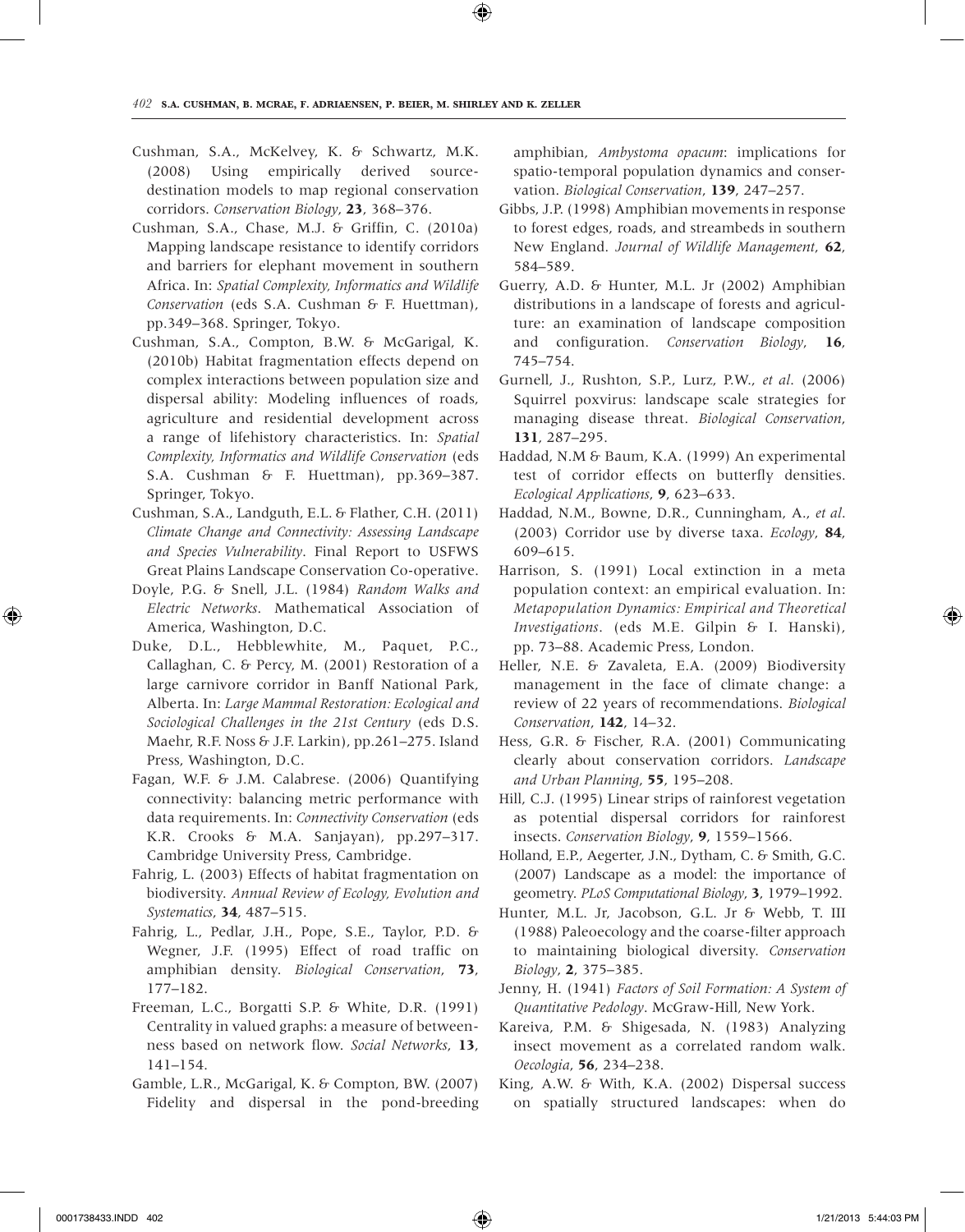spatial pattern and dispersal behavior really matter? *Ecological Modelling*, **147**, 23–39.

- Landguth, E.L., Cushman, S.A., Murphy, M.A. & Luikart, G. (2010) Relationships between migration rates and landscape resistance assessed using individual-based simulations. *Molecular Ecology Resources*, **10**, 854–862.
- Landguth, E.L., Hand, B.K., Glassy, J., Cushmann, S.A. & Sawaya, M. (2011) UNICOR: a species connectivity and corridor network simulator. *Ecography*, **35**, 9–14.
- Lima, S.L. & Zollner, P.A. (1996) Towards a behavioral ecology of ecological landscapes. *Trends in Ecology and Evolution*, **11**, 131–135.
- Lookingbill, T.R., Gardner, R.H., Ferrari, J.R. & Keller, C.E. (2010) Combining a dispersal model with network theory to assess habitat connectivity. *Ecological Applications*, **20**, 427–441.
- Lovejoy, T.E. & Hannah, L. (eds) (2005) *Climate Change*  and Biodiversity. Yale University Press, New Haven, CT.
- McGarigal, K. & Cushman, S.A. (2002) Comparative evaluation of experimental approaches to the study of habitat fragmentation effects. *Ecological Applications*, **12**(2), 335–345.
- McRae, B.H. (2006) Isolation by resistance. *Evolution*, **60**, 1551–1561.
- McRae, B.H. & Kavanagh, D.M. (2011) *Linkage Mapper Connectivity Analysis Software*. The Nature Conservancy, Seattle, WA. www.waconnected. org/habitat-connectivity-mapping-tools.php
- McRae, B.H. & Shah, V.B. (2009) *Circuitscape User Guide*. University of California, Santa Barbara, CA. www.circuitscape.org
- McRae, B.H., Dickson, B.G., Keitt, T.H. & Shah, V.B. (2008) Using circuit theory to model connectivity in ecology and conservation. *Ecology*, **10**, 2712–2724.
- Minor, E.S. & Lookingbill, T.R. (2010) Network analysis of protected-area connectivity for mammals in the United States. *Conservation Biology*, **24**(6), 1549–1558.
- Minor, E.S. & Urban, D.L. (2007) Graph theory as a proxy for spatially explicit population models in conservation planning. *Ecological Applications*, **17**, 1771–1782.
- Morrison, S.A. & Boyce, W.M. (2009) Conserving connectivity: some lessons from Mountain Lions in Southern California. *Conservation Biology*, **23**(2), 275–285.
- Morzillo, A.T., Ferrari, J.R. & Liu, J.G. (2011) An integration of habitat evaluation, individual based modeling, and graph theory for a potential black

bear population recovery in southeastern Texas, USA. *Landscape Ecology*, **26**, 69–81.

- Newman, M.E. (2005) A measure of betweenness centrality based on random walks. *Social Networks*, **27**, 39–54.
- Osborn, F.V. & Parker, G.E. (2003) Linking two elephant refuges with a corridor in the communal lands of Zimbabwe. *African Journal of Ecology*, **41**, 68–74.
- Phillips, S.J., Williams, P., Midgley, G. & Archer, A. (2008) Optimizing dispersal corridors for the Cape Proteaceae using network flow. *Ecological Applications*, **18**, 1200–1211.
- Pinto N. & Keitt, T.H. (2009) Beyond the least-cost path: evaluating corridor redundancy using a graph theoretic approach. *Landscape Ecology*, **24**, 253–266.
- Quinby, P.A. (2006) Evaluating regional wildlife corridor mapping: a cast study of breeding birds in Northern New York State. *Adirondack Journal of Environmental Studies*, **13**, 27–33.
- Rayfield, B., Fortin, M.J. & Fall, A. (2011) Connectivity for conservation: a framework to classify network measures. *Ecology*, **92**, 847–858.
- Reh, W. & Seitz, A. (1990) The influence of land use on the genetic structure of populations of the common frog (Rana temporaria). *Biological Conservation*, **54**, 239–249.
- Rosenberg, D.K., Noon, B.R. & Meslow, E.C. (1997) Biological corridors: form, function, and efficacy. *BioScience*, **47**, 677–687.
- Rouget, M., Cowling, R.M., Lombard, A.T., Knight, A.T. & Kerley, G.I. (2006) Designing large-scale conservation corridors for pattern and process. *Conservation Biology*, **20**, 549–561.
- Semlitsch, R.D., Bodie, J.R. (2003) Biological criteria for buffer zones around wetlands and riparian habitats for amphibians and reptiles. *Conservation Biology*, **17**, 1219–1228.
- Seoane, J., Bustamante, J. & Diaz-Delgado, R. (2005) Effect of expert opinion on the predictive ability of environmental models of bird distribution. *Conservation Biology*, **19**, 512–522.
- Servheen, C., Walker, J.S. & Sandstrom, P. (2001) Identification and management of linkage zones for grizzly bears between the large blocks of public land in the northern Rocky Mountains. In: *Proceedings of the 2001 International Conference on Ecology and Transportation* (eds C.L. Irwin, P. Garrett & K.P. McDermott), pp. 161–179. Center for Transportation and the Environment, North Carolina State University, Raleigh, NC.